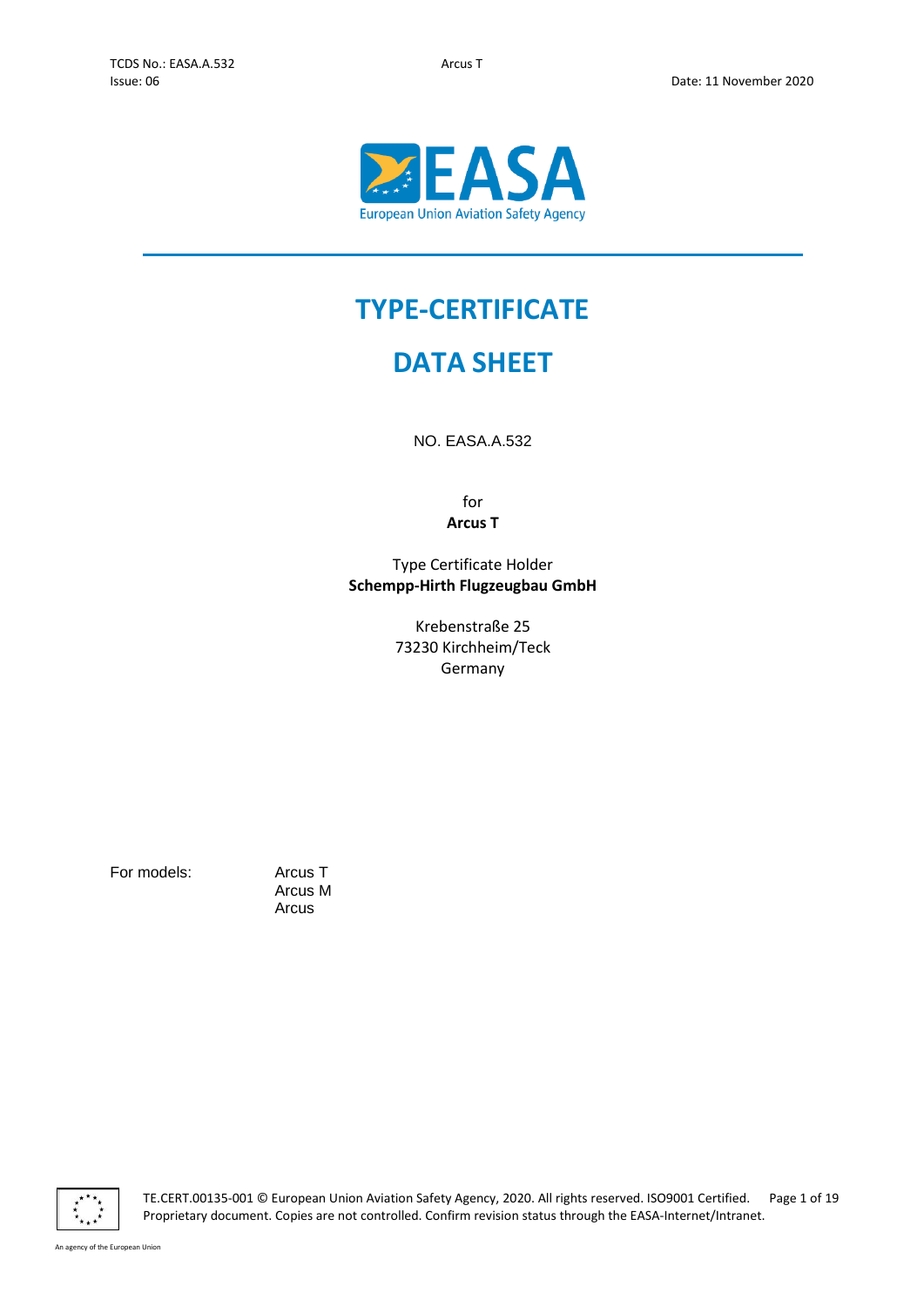# **0.I. Table of Content**

## **SECTION 0:**

0.I. Table of Content

## **SECTION A: Arcus T**

- A.I. General
- A.II. Certification Basis<br>A.III. Technical Charact
- A.III. Technical Characteristics and Operational Limitations<br>A.IV. Operating and Service Instructions
- A.IV. Operating and Service Instructions<br>A.V. Notes
- **Notes**

## **SECTION B: Arcus M**

- B.I. General
- B.II. Certification Basis
- B.III. Technical Characteristics and Operational Limitations<br>B.IV. Operating and Service Instructions
- B.IV. Operating and Service Instructions<br>B.V. Notes
- **Notes**

## **SECTION C: Arcus**

- C.I. General
- C.II. Certification Basis
- C.III. Technical Characteristics and Operational Limitations
- C.IV. Operating and Service Instructions
- C.V. Notes

# **ADMINISTRATIV SECTION**

- 
- I. Acronyms<br>II. Type Certi II. Type Certificate Holder Record<br>III. Change Record
- Change Record

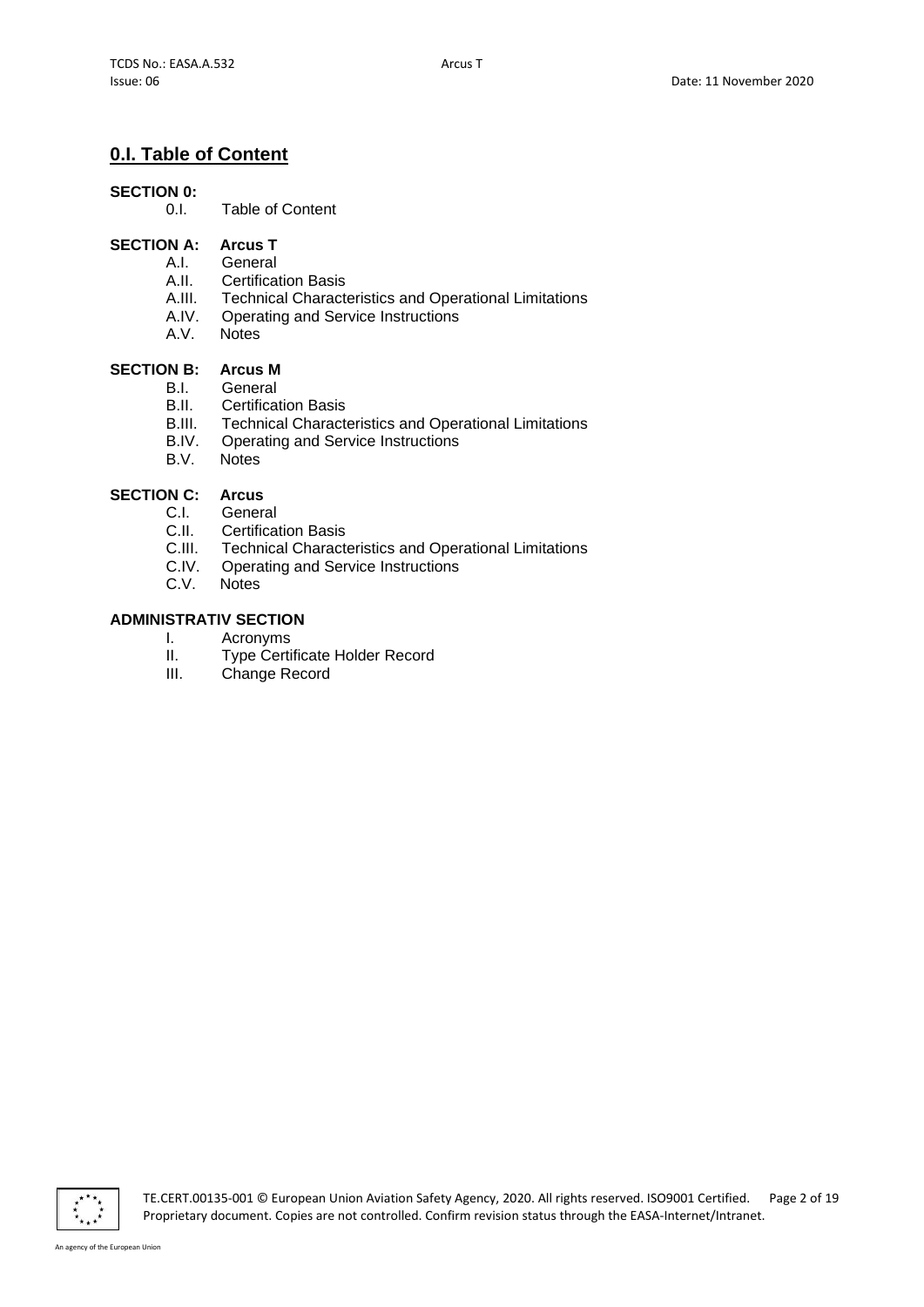# **Section A: Arcus T**

#### **A.I. General**

**Allgemeines** 

- 1. Data Sheet No.: Kennblatt-Nr.:
- 2. Model: (Baureihe) **Arcus T**
- 3. Airworthiness Category: Lufttüchtigkeitskategorie:
- 4. Manufacturer: Hersteller:
- 5. EASA Application Date<br>EASA-Antragsdatum
- 6. EASA Type Certification Date EASA Type Certification Date<br>Datum der EASA-Musterzulassung 17.Mai 2011

#### **A.II. Certification Basis**

**Zulassungsbasis** 

- 1. Certification Basis: Zulassungsbasis:
- 2. Airworthiness Requirements: Lufttüchtigkeitsforderungen:
- 3. Requirements elected to comply: Gewählte Forderungen:

4. Special Conditions: Sonderforderungen:

- 5. Exemptions: Ausnahmen:
- 6. Equivalent Safety Findings: Nachweise gleichwertiger Sicherheit:
- 7. Environmental Standards: Lärmschutzforderungen:

EASA.A.532

Powered Sailplane, CS 22 - Utility Motorsegler, CS 22 - Utility

Schempp-Hirth Flugzeugbau GmbH Krebenstraße 25 73230 Kirchheim/Teck Germany

13 August 2008

Defined by LBA letter, dated 18 December 2008 LBA-Bestätigungsschreiben mit den Zulassungsbedingungen vom 18.Dezember 2008

Certification Specifications for Sailplanes and Powered Sailplanes (CS 22), effective on November 14, 2003 Lufttüchtigkeitsforderungen für Segelflugzeuge und Motorsegler (CS-22) vom 14. November 2003

Standards for Structural Substantiation of Sailplane and Powered Sailplane Components consisting of Glass or Carbon Fibre Reinforced Plastics, issued July 1991 Richtlinien zur Führung des Festigkeitsnachweises für Bauteile aus glasfaser- und kohlenstofffaserverstärkten Kunststoffen von Segelflugzeugen und Motorseglern, Ausgabe Juli 1991.

Guideline for the analysis of the electrical system for powered sailplanes, I334-MS 92, issued 15.September 1992.

Richtlinie für den Nachweis der elektrischen Anlage von Motorseglern, I334- MS 92, vom 15.09.1992

None Keine

**None** Keine

CS 22.207 a), c)

None



TE.CERT.00135-001 © European Union Aviation Safety Agency, 2020. All rights reserved. ISO9001 Certified. Page 3 of 19 Proprietary document. Copies are not controlled. Confirm revision status through the EASA-Internet/Intranet.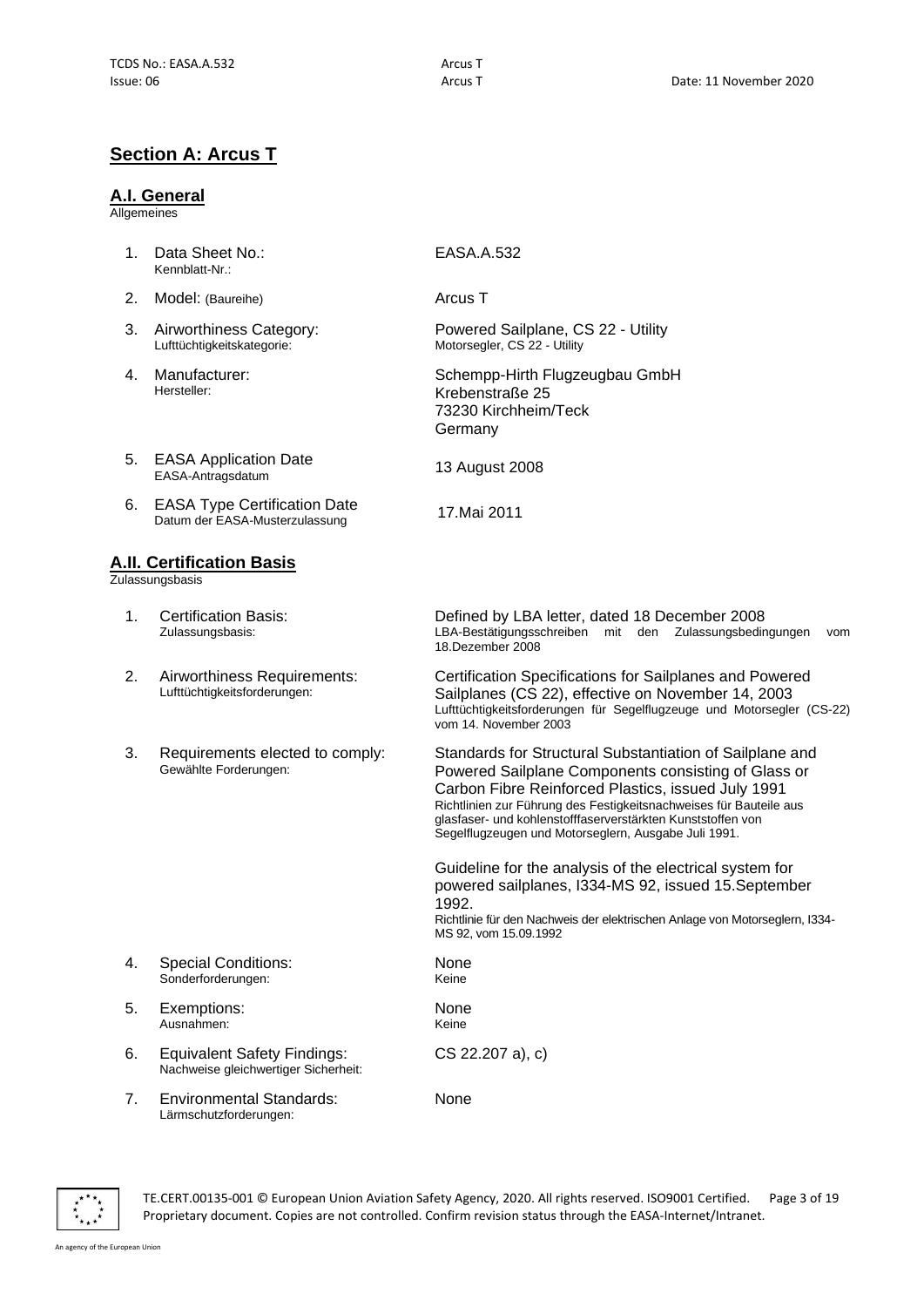## **A.III. Technical Characteristics and Operational Limitations**

Technische Merkmale und Betriebsgrenzen

| 1. | <b>Type Design Definition:</b><br>Musterdefinition: | approved List of Drawings for Powered Sailplane<br>Model "Arcus T"<br>anerkannte Aufstellung der Zeichnungen für den Motorsegler Arcus T<br>- issue April 2011<br>- Stand April 2011<br>- issue May 2020 (see $AV.4$ )<br>- Stand Mai 2020 (siehe AV.4)                                                                                                                                                                                                                                                                                                                                                                                                                                                                                                                                                                                                                                                                                                                                                                                |
|----|-----------------------------------------------------|----------------------------------------------------------------------------------------------------------------------------------------------------------------------------------------------------------------------------------------------------------------------------------------------------------------------------------------------------------------------------------------------------------------------------------------------------------------------------------------------------------------------------------------------------------------------------------------------------------------------------------------------------------------------------------------------------------------------------------------------------------------------------------------------------------------------------------------------------------------------------------------------------------------------------------------------------------------------------------------------------------------------------------------|
| 2. | Description:<br>Beschreibung:                       | Two-seat, mid-wing non-self launching powered sailplane,<br>CFRP/GFRP/AFRP – construction, 4-part wing with flaps, tip<br>extensions and winglets, triple-panel Schempp-Hirth type<br>airbrakes on upper wing surface, water ballast tanks in the wing<br>and (optional) in the fin, CFRP/GFRP/AFRP-fuselage, (electrical,<br>see AV.4) retractable main wheel with hydraulic disc brake, fixed<br>nose wheel or nose skid, tail skid or (optional) wheel. T-tail (fixed<br>horiz. stabilizer with elevator, fin and rudder)<br>Doppelsitziger, freitragender Mitteldecker-Motorsegler in CFK/GFK/AFK<br>Bauweise, 4-teiliger Tragflügel mit Wölbklappen, angesteckten Flügelenden und<br>Winglets, dreistöckige Schempp-Hirth Bremsklappen auf der Flügeloberseite,<br>Wassertanks im Tragflügel und in der Seitenflosse (Option), CFK/GFK/AFK-<br>Rumpf, (elektrisch, siehe AV.4) einziehbares, bremsbares Zentralrad, festes<br>Bugrad oder Bugsporn, Gummisporn oder festes Spornrad (Option), T-Leitwerk<br>mit Flosse und Ruder. |

 $\overline{\cdot}$ 

TE.CERT.00135-001 © European Union Aviation Safety Agency, 2020. All rights reserved. ISO9001 Certified. Page 4 of 19 Proprietary document. Copies are not controlled. Confirm revision status through the EASA-Internet/Intranet.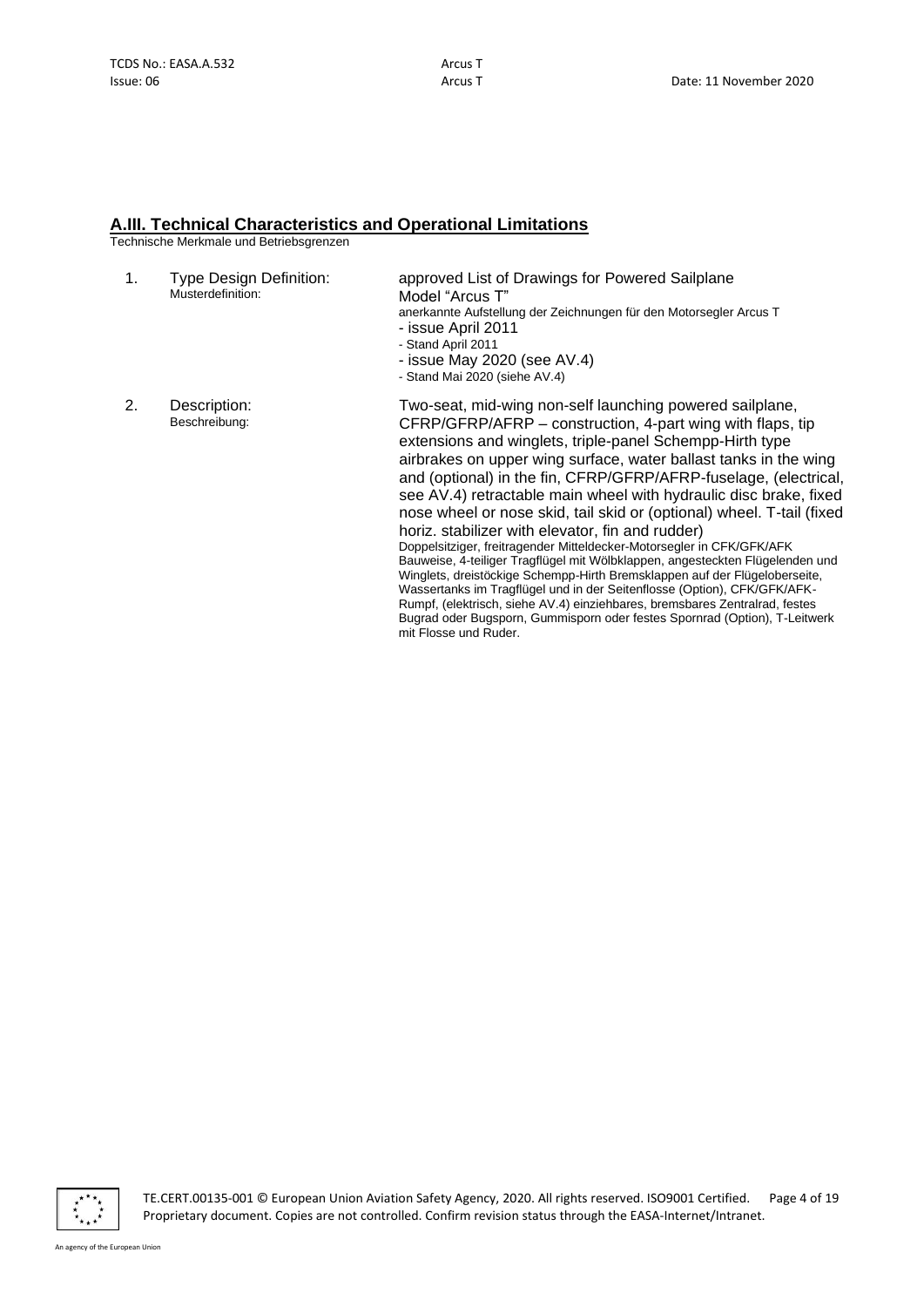| 3.  | Equipment:<br>Ausrüstung:               | Min. Equipment:<br>Mindestausrüstung<br>2 Air speed indicator (up to 300 km/h)<br>Geschwindigkeitsmesser (bis 300 km/h)<br>2 Altimeter<br>Höhenmesser<br>1 Magnetic compass<br>Magnetkompass<br>1 Outside air temperature indicator with sensor<br>(when flying with water ballast)<br>Außenthermometer mit Fühler (beim Flug mit Wasserballast)<br>1 Engine control unit featuring:<br>- RPM indicator<br>- Engine hour meter<br>- Fuel quantity indicator<br>Triebwerksbedieneinheit mit<br>- Drehzahlanzeige<br>- Betriebsstundenzähler<br>- Kraftstoff-Vorratsanzeige<br>1 Rear view mirror<br>Rückspiegel<br>24-Point harness (symmetrical)<br>4-teiliger Anschnallgurt (symmetrisch)<br>2 Automatic or manual parachute<br>automatischer oder manueller Fallschirm<br>Or (oder)<br>2 Back cushion (thickness approx. 8 cm / 3.15 in.<br>when compressed), when flying without parachute<br>Rückenkissen (zusammengedrückt 8 cm), wenn ohne Fallschirm geflogen wird.<br>Additional Equipment refer to Flight and Maintenance Manual |                                            |
|-----|-----------------------------------------|-------------------------------------------------------------------------------------------------------------------------------------------------------------------------------------------------------------------------------------------------------------------------------------------------------------------------------------------------------------------------------------------------------------------------------------------------------------------------------------------------------------------------------------------------------------------------------------------------------------------------------------------------------------------------------------------------------------------------------------------------------------------------------------------------------------------------------------------------------------------------------------------------------------------------------------------------------------------------------------------------------------------------------------------|--------------------------------------------|
| 4.  | Dimensions:<br>Abmessungen:             | Span<br>Spannweite<br>Wing area<br>Flügelfläche                                                                                                                                                                                                                                                                                                                                                                                                                                                                                                                                                                                                                                                                                                                                                                                                                                                                                                                                                                                           | $20,0 \, \text{m}$<br>15,59 m <sup>2</sup> |
|     |                                         | Length<br>Länge                                                                                                                                                                                                                                                                                                                                                                                                                                                                                                                                                                                                                                                                                                                                                                                                                                                                                                                                                                                                                           | 8,73 m                                     |
| 5.  | Engines:<br>Antrieb:                    | SOLO 2350 D<br>Type Certificate Data Sheet No. EASA.E.219<br>Kennblatt Nr. EASA.E.219                                                                                                                                                                                                                                                                                                                                                                                                                                                                                                                                                                                                                                                                                                                                                                                                                                                                                                                                                     |                                            |
| 5.1 | Engine Limits:<br>Triebwerksgrenzwerte: | Maximum continuous Power<br>Maximale Dauerleistung                                                                                                                                                                                                                                                                                                                                                                                                                                                                                                                                                                                                                                                                                                                                                                                                                                                                                                                                                                                        | 22,0 kW at 6500 RPM                        |
|     |                                         | Maximum RPM<br>Maximale Drehzahl                                                                                                                                                                                                                                                                                                                                                                                                                                                                                                                                                                                                                                                                                                                                                                                                                                                                                                                                                                                                          | 6600 RPM                                   |
| 6.  | Propellers:<br>Propeller                | OE-FL 5.110/83 av                                                                                                                                                                                                                                                                                                                                                                                                                                                                                                                                                                                                                                                                                                                                                                                                                                                                                                                                                                                                                         |                                            |
|     |                                         | Diameter: $1100$ mm $+$ 2 mm $/$ - 40 mm                                                                                                                                                                                                                                                                                                                                                                                                                                                                                                                                                                                                                                                                                                                                                                                                                                                                                                                                                                                                  |                                            |
|     |                                         | Propeller Data Sheet No. OE-FL ./83<br>Propeller-Datenblatt Nr. OE-FL ./83                                                                                                                                                                                                                                                                                                                                                                                                                                                                                                                                                                                                                                                                                                                                                                                                                                                                                                                                                                |                                            |
| 7.  | Fluids and Fluid capacities:            | Fuselage tank                                                                                                                                                                                                                                                                                                                                                                                                                                                                                                                                                                                                                                                                                                                                                                                                                                                                                                                                                                                                                             | 15,91                                      |
|     | Kraftstoffmengen:                       | Rumpftank<br>Non-usable amount of fuel<br>nicht ausfliegbare Kraftstoffmenge                                                                                                                                                                                                                                                                                                                                                                                                                                                                                                                                                                                                                                                                                                                                                                                                                                                                                                                                                              | 0,21                                       |



TE.CERT.00135-001 © European Union Aviation Safety Agency, 2020. All rights reserved. ISO9001 Certified. Page 5 of 19 Proprietary document. Copies are not controlled. Confirm revision status through the EASA-Internet/Intranet.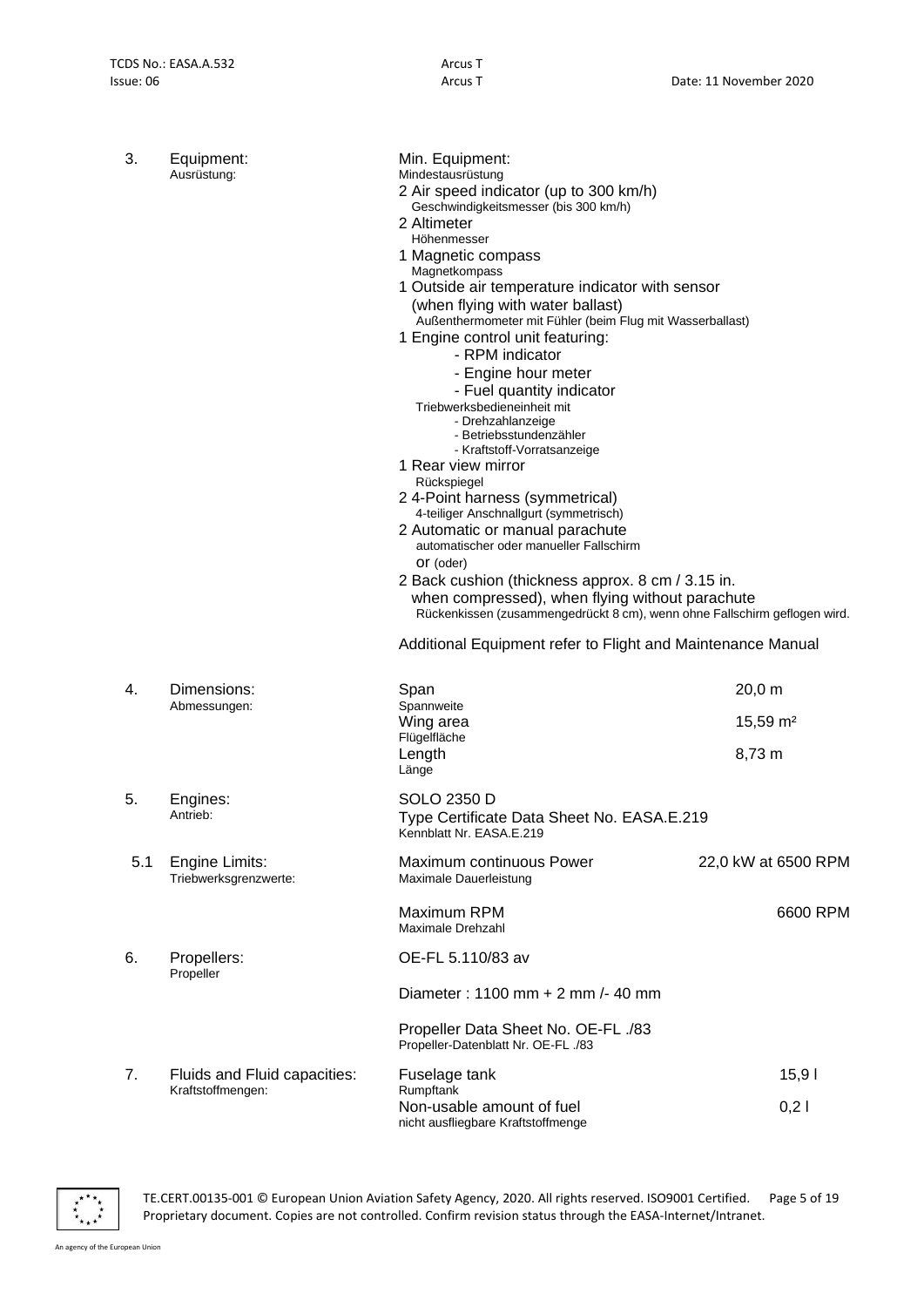| 8.                                           | Weak links:<br>Sollbruchstellen:               | Ultimate Strength:<br><b>Bruchfestigkeit</b><br>- for winch and auto-tow launching                                                                                                                                                                                                                                                                                                                                      |                        | max. 1000 daN |
|----------------------------------------------|------------------------------------------------|-------------------------------------------------------------------------------------------------------------------------------------------------------------------------------------------------------------------------------------------------------------------------------------------------------------------------------------------------------------------------------------------------------------------------|------------------------|---------------|
|                                              |                                                | für Winden- und Kraftfahrzeugschlepp                                                                                                                                                                                                                                                                                                                                                                                    |                        |               |
|                                              |                                                | - for aero-tow<br>für Flugzeugschlepp                                                                                                                                                                                                                                                                                                                                                                                   |                        | max. 850 daN  |
| 9.<br>Launching Hooks:<br>Schleppkupplungen: |                                                | 1) Nose tow hook "E 85", LBA Datasheet No. 60.230/1<br>Bug-Kupplung "E 85", LBA-Kennblattnummer 60.230/1                                                                                                                                                                                                                                                                                                                |                        |               |
|                                              |                                                | 2) Safety hook "Europa G 88", LBA Datasheet No. 60.230/2<br>Sicherheitskupplung "Europa G 88", LBA-Kennblattnummer 60.230/2<br>Remark: Tow hook 2 optional<br>Kupplung 2 optional                                                                                                                                                                                                                                       |                        |               |
| 10.                                          | Air Speeds:<br>Geschwindigkeiten:              | <b>Manoeuvring Speed</b><br>Manövergeschwindigkeit                                                                                                                                                                                                                                                                                                                                                                      | <b>V<sub>A</sub></b>   | 180 km/h      |
|                                              |                                                | Never Exceed Speed<br>Höchstzulässige Geschwindigkeit                                                                                                                                                                                                                                                                                                                                                                   | <b>V<sub>NE</sub></b>  | 280 km/h      |
|                                              |                                                | Maximum permitted speeds                                                                                                                                                                                                                                                                                                                                                                                                |                        |               |
|                                              |                                                | - with flaps at<br>bei Wölbklappenstellung                                                                                                                                                                                                                                                                                                                                                                              | $0,-1,-2, S$           | 280 km/h      |
|                                              |                                                | - with flaps at<br>bei Wölbklappenstellung                                                                                                                                                                                                                                                                                                                                                                              | $+1, +2, L$            | 180 km/h      |
|                                              |                                                | Rough Air Speed<br>Höchstzulässige Geschwindigkeit bei starker Turbulenz                                                                                                                                                                                                                                                                                                                                                | <b>V</b> <sub>RA</sub> | 180 km/h      |
|                                              |                                                | Max. Aerotow Speed<br>Höchstzulässige Geschwindigkeit bei Flugzeugschlepp                                                                                                                                                                                                                                                                                                                                               | Vт                     | 180 km/h      |
|                                              |                                                | Max. Winch-launch Speed<br>Höchstzulässige Geschwindigkeit bei Windenschlepp                                                                                                                                                                                                                                                                                                                                            | Vw                     | 150 km/h      |
|                                              |                                                | Max. Engine extended Speed<br>Höchstzulässige Geschwindigkeit bei ausgefahrenem Triebwerk                                                                                                                                                                                                                                                                                                                               | $V_{\text{max}}$       | 180 km/h      |
|                                              |                                                | Max. Engine operating Speed<br>Höchstzulässige Geschwindigkeit bei Motorbetrieb                                                                                                                                                                                                                                                                                                                                         | $V_{\text{max}}$       | 125 km/h      |
|                                              |                                                | Permitted speeds for power plant extension/retraction:                                                                                                                                                                                                                                                                                                                                                                  |                        |               |
|                                              |                                                | - min. for extending/retracting power plant VPOmin<br>min. für das Ein-/Ausfahren des Triebwerks                                                                                                                                                                                                                                                                                                                        |                        | 90 km/h       |
|                                              |                                                | - max. for extending/retracting power plant VPOmax<br>max. für das Ein-/Ausfahren des Triebwerks                                                                                                                                                                                                                                                                                                                        |                        | 110 km/h      |
|                                              |                                                | Max. Gear Operating Speed<br>Höchstzulässige Geschwindigkeit für das Betätigen des Fahrwerks                                                                                                                                                                                                                                                                                                                            | VLo                    | 180 km/h      |
| 11.                                          | <b>Operational Capability:</b><br>Betriebsart: | Approved for VFR-Day only.<br>Suitable for cloud flying in accordance with the directions given in<br>the Flight Manual.<br>Suitable for restricted aerobatic maneuvers in accordance with<br>the directions given in the Flight Manual.<br>Zugelassen für Flüge nach VFR bei Tag.<br>Geeignet für Wolkenflug gemäß den Angaben im Flughandbuch.<br>Geeignet für einfachen Kunstflug gemäß den Angaben im Flughandbuch. |                        |               |



TE.CERT.00135-001 © European Union Aviation Safety Agency, 2020. All rights reserved. ISO9001 Certified. Page 6 of 19 Proprietary document. Copies are not controlled. Confirm revision status through the EASA-Internet/Intranet.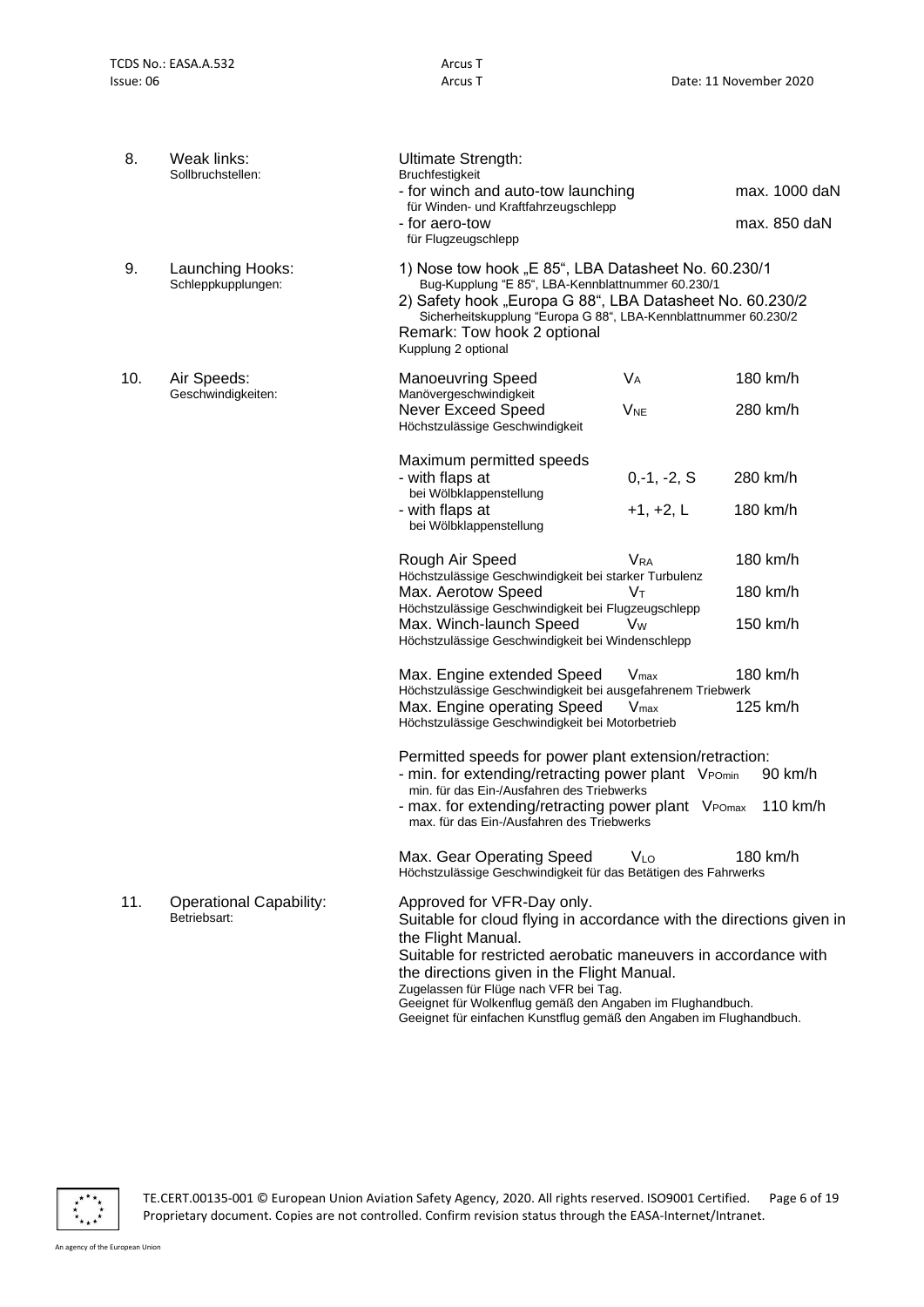| 12. | Maximum Masses:<br>Höchstzulässige Massen:           | Max. Mass with Water Ballast<br>Höchstzulässige Masse mit Wasserballast                                                                                                                                                                              |                                                        | 800 kg |
|-----|------------------------------------------------------|------------------------------------------------------------------------------------------------------------------------------------------------------------------------------------------------------------------------------------------------------|--------------------------------------------------------|--------|
|     |                                                      | when increased according to AV.4:<br>wenn nach AV.4 erhöht:                                                                                                                                                                                          |                                                        | 850 kg |
|     |                                                      | Max. Mass of Non-Lifting Parts<br>Höchstzulässige Masse der nichttragenden Teile                                                                                                                                                                     |                                                        | 530 kg |
|     |                                                      | Max. Mass of Non-Lifting Parts, engine removed<br>Höchstzulässige Masse der nichttragenden Teile bei<br>ausgebautem Triebwerk                                                                                                                        |                                                        | 460 kg |
|     |                                                      | when increased according to AV.4:<br>wenn nach AV.4 erhöht:                                                                                                                                                                                          |                                                        | 480 kg |
| 13. | Centre of Gravity Range:<br>Schwerpunktsbereich:     | Datum: Most inner wing leading edge<br>Leveling means: Wedge 100 : 4.5 on slope of rear top<br>fuselage to be horizontal<br>Bezugsebene (BE) : Flügelvorderkante bei Wurzelrippe<br>Flugzeuglage: Keil 100: 4,5 auf Rumpfoberkante hinten horizontal |                                                        |        |
|     |                                                      | engine installed / mit eingebautem Triebwerk:                                                                                                                                                                                                        |                                                        |        |
|     |                                                      | Forward Limit:                                                                                                                                                                                                                                       | 75 mm aft of datum point                               |        |
|     |                                                      | Vordere Grenze:<br><b>Rearward Limit:</b>                                                                                                                                                                                                            | 75 mm hinter Bezugspunkt<br>290 mm aft of datum point  |        |
|     |                                                      | Hintere Grenze:                                                                                                                                                                                                                                      | 290 mm hinter Bezugspunkt                              |        |
|     |                                                      | engine removed / mit ausgebautem Triebwerk:                                                                                                                                                                                                          |                                                        |        |
|     |                                                      | Forward Limit:                                                                                                                                                                                                                                       | 50 mm aft of datum point                               |        |
|     |                                                      | Vordere Grenze:<br>According to AV.4:                                                                                                                                                                                                                | 50 mm hinter Bezugspunkt<br>55 mm aft of datum         |        |
|     |                                                      | nach AV.4:                                                                                                                                                                                                                                           | 55 mm hinter Bezugspunkt                               |        |
|     |                                                      | <b>Rearward Limit:</b><br>Hintere Grenze:                                                                                                                                                                                                            | 290 mm aft of datum point<br>290 mm hinter Bezugspunkt |        |
| 14. | Seating Capacity:<br>Anzahl der Sitze:               | 2                                                                                                                                                                                                                                                    |                                                        |        |
| 15. | Lifetime limitations:<br>Lebensdauerbegrenzte Teile: | Refer to Maintenance Manual<br>Siehe Wartungshandbuch                                                                                                                                                                                                |                                                        |        |
| 16. | Deflection of control surfaces:<br>Ruderausschläge:  | Refer to Maintenance Manual<br>Siehe Wartungshandbuch                                                                                                                                                                                                |                                                        |        |

#### **A.IV. Operating and Service Instructions**

Betriebs- und Instandhaltungsanweisungen

- 1. Flight Manual for the powered sailplane Arcus T, issued October 2010, EASA approved. Flughandbuch für den Motorsegler Arcus T, Ausgabe Oktober 2010, anerkannt
- 2. Maintenance Manual for the powered sailplane Arcus T, issued October 2010 Wartungshandbuch für den Motorsegler Arcus T, Ausgabe Oktober 2010
- 3. Repair Manual for the CFRP/GFRP powered sailplane model Arcus T, latest applicable issue Reparaturanweisung für den CFK/GFK Motorsegler Arcus T, in der jeweils gültigen Ausgabe
- 4. Manual for engine model SOLO 2350 D, latest applicable issue, issued by Solo Kleinmotoren GmbH Handbuch für den Motor SOLO Type 2350 D, der Firma Solo Kleinmotoren GmbH, in der jeweils gültigen Ausgabe
- 5. Manual for the folding propeller type "OE-FL./83", the latest applicable issue, issued by Ingrid Oehler TB GmbH Handbuch für Faltluftschraube OE-FL./83 der Firma Ingrid Oehler TB, in der jeweils gültigen Ausgabe
- 6. Repair Manual for the folding propeller type "OE-FL./83, the latest applicable issue, issued by Messrs. Ingrid Oehler TB

Reparaturhandbuch für Faltluftschraube OE-FL/83 der Firma Ingrid Oehler TB, in der jeweils gültigen Ausgabe



TE.CERT.00135-001 © European Union Aviation Safety Agency, 2020. All rights reserved. ISO9001 Certified. Page 7 of 19 Proprietary document. Copies are not controlled. Confirm revision status through the EASA-Internet/Intranet.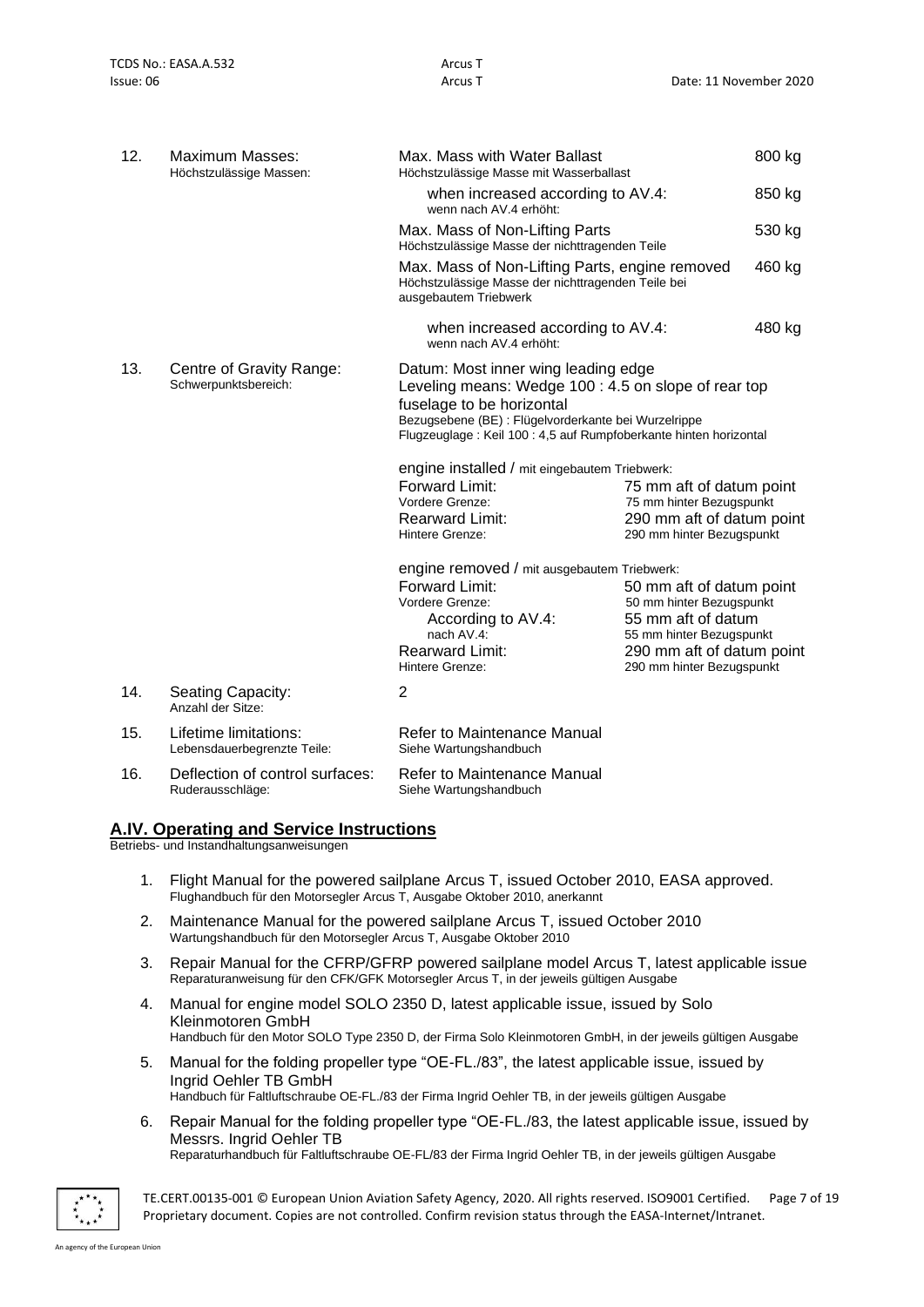- 7. Operating Instructions for the Tost release, latest approved version Betriebshandbuch für die TOST Schleppkupplung, in der jeweils gültigen Ausgabe
- 8. With changes according to / Mit Änderungen nach AV.4: Flight Manual for the powered sailplane Arcus T, issued May 2020 Flughandbuch für den Motorsegler Arcus T, Ausgabe Mai 2020
- 9. With changes according to / Mit Änderungen nach AV.4: Maintenance Manual for the powered sailplane Arcus T, issued May 2020 Wartungshandbuch für den Motorsegler Arcus T, Ausgabe Mai 2020

## **A.V. Notes**

Bemerkungen

- 1. Manufacturing is confined to industrial production. Herstellung nur im Industriebau zulässig.
- 2. All parts exposed to sun radiation except the areas for markings and registration must have a white colour surface. Alle Bauteile, die der Sonneneinstrahlung ausgesetzt sind, müssen, mit Ausnahme des Bereichs für Kennzeichen und Farbwarnlackierung, eine weiße Oberfläche haben.
- 3. Operation of the powered sailplane with removed engine is allowed according to the Flight Manual, section 4.2.3. Der Betrieb des Motorseglers mit ausgebautem Triebwerk ist zulässig gemäß Flughandbuch, Abschnitt 4.2.3.
- 4. The increase of maximum mass with water ballast and the maximum mass of non-lifting parts with power plant removed, the use of the new horizontal tailplane, of the electrical retractable main gear, of the new winglets, of the bug wiper housings and the new cockpit design is permissible in compliance with the Schempp-Hirth Flugzeugbau Modification Bulletin No. A532-4. Die Erhöhung der maximalen Masse mit Wasserbalast und die maximale Masser der nichttragenden Teile mit ausgebautem Triebwerk, die Verwendung des neuen Höhenleitwerks, des elektrischen Einziehfahrwerks, der Winglets, der Mückenputzer-Garagen und das neue Cockpit Design ist zulässig in Verbindung mit dem Schempp-Hirth Änderungsblatt A532-4.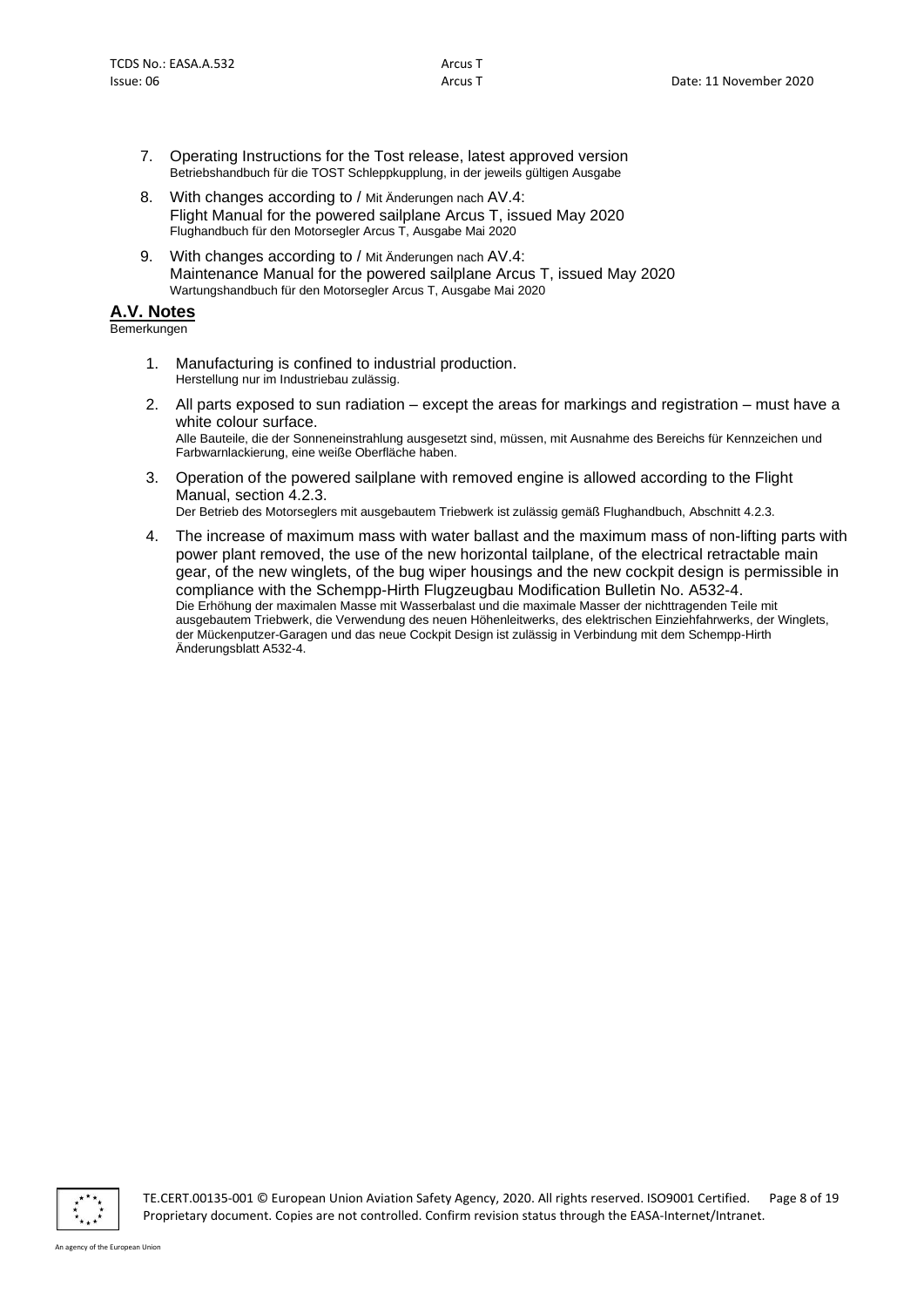# **Section B: Arcus M**

#### **B.I. General**

**Allgemeines** 

- 1. Data Sheet No.: Kennblatt-Nr.:
- 2. Model: (Baureihe) **Arcus M**
- 3. Airworthiness Category: Lufttüchtigkeitskategorie:
- 4. Manufacturer: Hersteller:
- 5. EASA Application Date<br>EASA-Antragsdatum
- 6. EASA Type Certification Date EASA Type Certification Date<br>Datum der EASA-Musterzulassung 20 June 2013

## **B.II. Certification Basis**

Zulassungsbasis

- 1. Certification Basis: Zulassungsbasis:
- 2. Airworthiness Requirements: Lufttüchtigkeitsforderungen:
- 3. Requirements elected to comply: Gewählte Forderungen:

#### EASA.A.532

Powered Sailplane, CS 22 - Utility Motorsegler, CS 22 - Utility

Schempp-Hirth Flugzeugbau GmbH Krebenstraße 25 73230 Kirchheim/Teck Germany

3. November 2009

Defined by CRI-A1, latest issue Festgelegt im CRI-A1, letzte Ausgabe

Certification Specifications for Sailplanes and Powered Sailplanes (CS 22), effective on November 14, 2003 Lufttüchtigkeitsforderungen für Segelflugzeuge und Motorsegler (CS-22) vom 14. November 2003

Standards for Structural Substantiation of Sailplane and Powered Sailplane Components consisting of Glass or Carbon Fibre Reinforced Plastics, issued July 1991 Richtlinien zur Führung des Festigkeitsnachweises für Bauteile aus glasfaser- und kohlenstofffaserverstärkten Kunststoffen von Segelflugzeugen und Motorseglern, Ausgabe Juli 1991.

Provisional guideline: Electrostatic requirements for Powered Sailplanes and Gliders, (T405, issue 24.11.2004) Vorläufige Richtlinie: Elektrostatische Anforderungen an Motorsegler und Segelflugzeuge (T405, vom 24.11.2004)

Guideline for the analysis of the electrical system for powered sailplanes, I334-MS 92, issued 15. September 1992.

Richtlinie für den Nachweis der elektrischen Anlage von Motorseglern, I334- MS 92, vom 15.09.1992

- 4. Special Conditions: Sonderforderungen:
- 5. Exemptions: Ausnahmen:
- 6. Equivalent Safety Findings: Nachweise gleichwertiger Sicherheit:
- 7. Environmental Standards: Lärmschutzforderungen:

ICAO Annex 16

CS 22.207 a), c)

None Keine

None Keine



TE.CERT.00135-001 © European Union Aviation Safety Agency, 2020. All rights reserved. ISO9001 Certified. Page 9 of 19 Proprietary document. Copies are not controlled. Confirm revision status through the EASA-Internet/Intranet.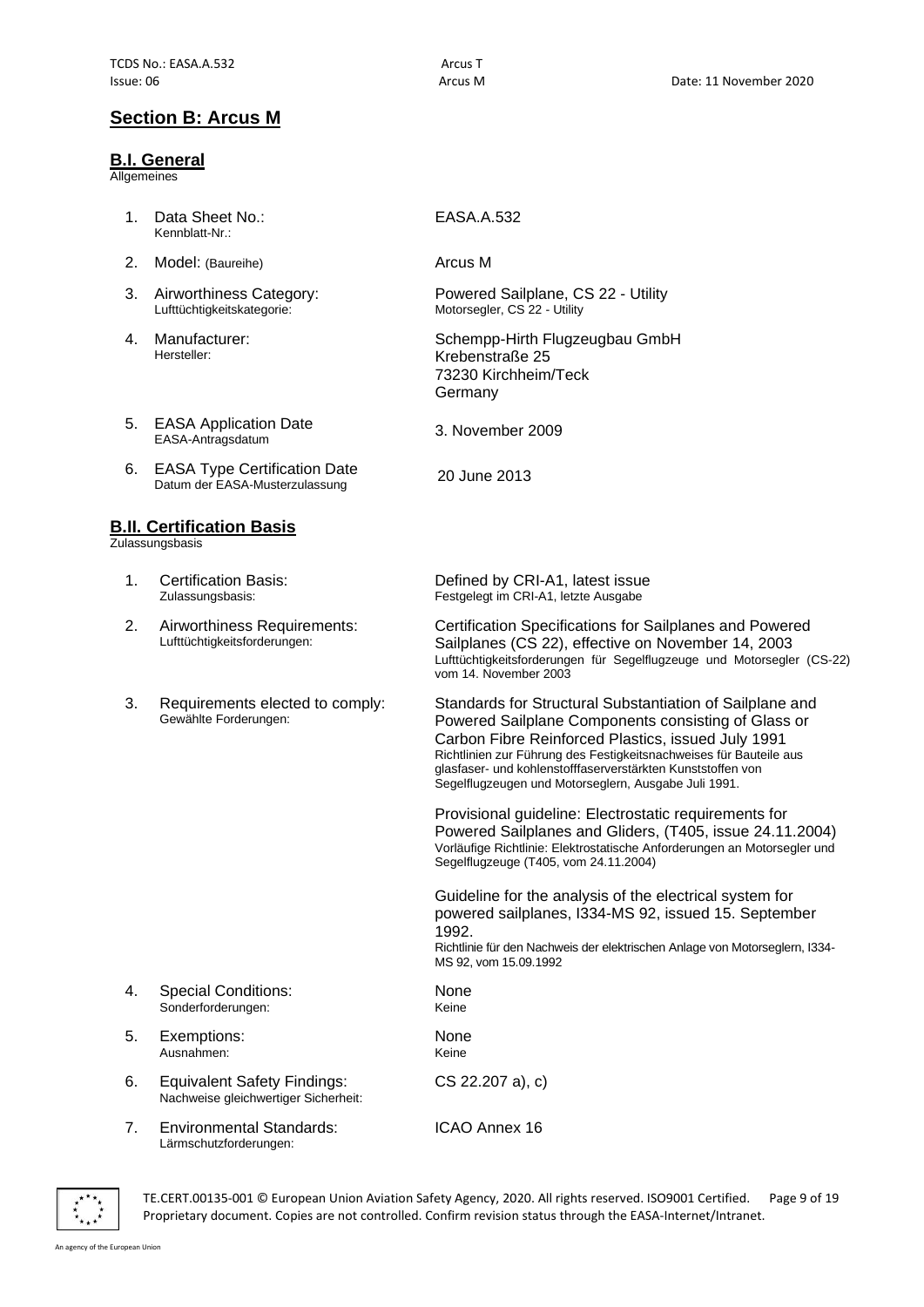#### **B.III. Technical Characteristics and Operational Limitations**

Technische Merkmale und Betriebsgrenzen

| 1. | <b>Type Design Definition:</b><br>Musterdefinition: | approved List of Drawings for Powered Sailplane<br>Model "Arcus M"<br>anerkannte Aufstellung der Zeichnungen für den Motorsegler Arcus M<br>- issue October 2012<br>- Stand Oktober 2012<br>- issue May 2020 (see BV.4)<br>- Stand Mai 2020 (siehe BV.4)                                                                                                                                                                                                                                                                                                                                                                                                                                                                                                                                                                                                                                                                                              |
|----|-----------------------------------------------------|-------------------------------------------------------------------------------------------------------------------------------------------------------------------------------------------------------------------------------------------------------------------------------------------------------------------------------------------------------------------------------------------------------------------------------------------------------------------------------------------------------------------------------------------------------------------------------------------------------------------------------------------------------------------------------------------------------------------------------------------------------------------------------------------------------------------------------------------------------------------------------------------------------------------------------------------------------|
| 2. | Description:<br>Beschreibung:                       | Two-seat, mid-wing self launching powered sailplane,<br>CFRP/GFRP/AFRP – construction, 4-part wing with flaps, tip<br>extensions and winglets, triple-panel Schempp-Hirth type<br>airbrakes on upper wing surface, water ballast tanks in the wing<br>and (optional) in the fin, CFRP/GFRP/AFRP-fuselage, (electrical,<br>see BV.4) retractable main wheel with hydraulic disc brake, fixed<br>nose wheel or nose skid, tail skid, (optional) tail wheel, fixed or<br>steerable. T-tail (fixed horiz. stabilizer with elevator, fin and<br>rudder)<br>Doppelsitziger, freitragender eigenstartfähiger Mitteldecker-Motorsegler in<br>CFK/GFK/AFK Bauweise, 4-teiliger Tragflügel mit Wölbklappen, angesteckten<br>Flügelenden und Winglets, dreistöckige Schempp-Hirth Bremsklappen auf der<br>Flügeloberseite, Wassertanks im Tragflügel und in der Seitenflosse (Option),<br>CFK/GFK/AFK-Rumpf, (elektrisches, siehe BV.4) einziehbares, bremsbares |

Zentralrad, festes Bugrad oder Bugsporn, Gummisporn, festes Spornrad (Option)

oder lenkbares Spornrad (Option), T-Leitwerk mit Flosse und Ruder.

 $\overline{\cdot}$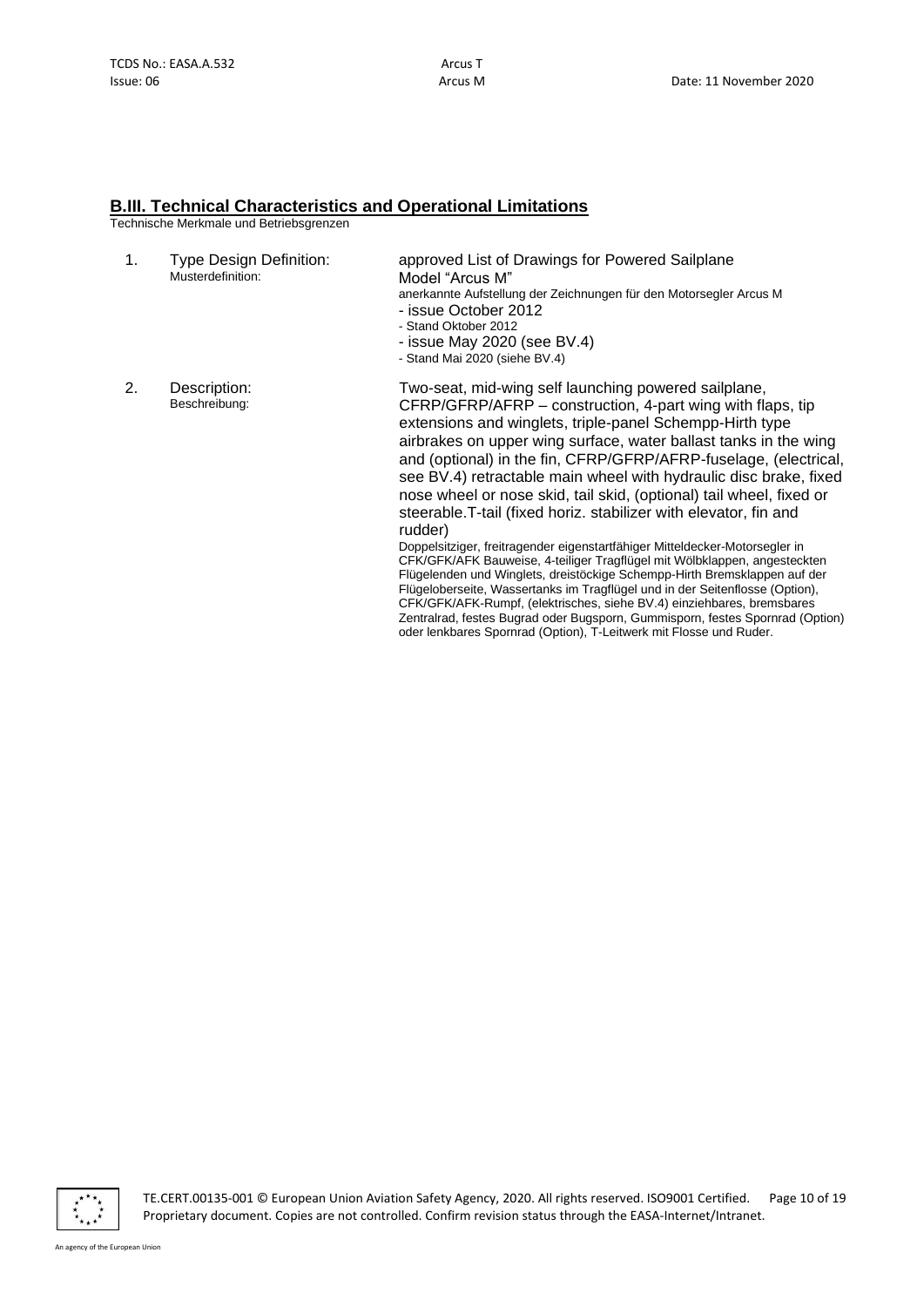| 3.  | Equipment:<br>Ausrüstung:               | Min. Equipment:<br>Mindestausrüstung<br>2 Air speed indicator (up to 300 km/h)<br>Geschwindigkeitsmesser (bis 300 km/h)<br>2 Altimeter / Höhenmesser<br>1 Magnetic compass / Magnetkompass<br>1 Outside air temperature indicator with sensor<br>(when flying with water ballast)<br>Außenthermometer mit Fühler (beim Flug mit Wasserballast)<br>1 Engine control unit MCU II / MCU 3 BG (see BV.4) featuring:<br>- RPM indicator<br>- coolant-temperature indicator<br>- Fuel quantity indicator<br>- Engine hour meter<br>- Warning signals<br>Triebwerksbedieneinheit MCU II / MCU 3 BG (siehe BV.4) mit<br>- Drehzahlanzeige<br>- Kühlflüssigkeits-Temperaturanzeige<br>- Tankinhaltsanzeige<br>- Betriebsstundenzähler<br>- Warnanzeigen<br>1 Rear view mirror / Rückspiegel<br>2 4-Point harness (symmetrical)<br>4-teiliger Anschnallgurt (symmetrisch)<br>2 Automatic or manual parachute<br>automatischer oder manueller Fallschirm<br>Or (oder)<br>2 Back cushion (thickness approx. 8 cm / 3.15 in.<br>when compressed), when flying without parachute<br>Rückenkissen (zusammengedrückt 8 cm), wenn ohne Fallschirm geflogen wird.<br>Additional Equipment refer to Flight and Maintenance Manual |                                               |
|-----|-----------------------------------------|----------------------------------------------------------------------------------------------------------------------------------------------------------------------------------------------------------------------------------------------------------------------------------------------------------------------------------------------------------------------------------------------------------------------------------------------------------------------------------------------------------------------------------------------------------------------------------------------------------------------------------------------------------------------------------------------------------------------------------------------------------------------------------------------------------------------------------------------------------------------------------------------------------------------------------------------------------------------------------------------------------------------------------------------------------------------------------------------------------------------------------------------------------------------------------------------------------------|-----------------------------------------------|
| 4.  | Dimensions:<br>Abmessungen:             | Zusatzausrüstung siehe Flug- und Wartungshandbuch<br>Span / Spannweite<br>Wing area / Flügelfläche<br>Length / Länge                                                                                                                                                                                                                                                                                                                                                                                                                                                                                                                                                                                                                                                                                                                                                                                                                                                                                                                                                                                                                                                                                           | $20,0 \, m$<br>15,59 m <sup>2</sup><br>8,73 m |
| 5.  | Engines:<br>Antrieb:                    | SOLO 2625-02, modified according to SB 4600-3<br>(salesname SOLO 2625-02i)<br><b>EASA TCDS E.218</b>                                                                                                                                                                                                                                                                                                                                                                                                                                                                                                                                                                                                                                                                                                                                                                                                                                                                                                                                                                                                                                                                                                           |                                               |
| 5.1 | Engine Limits:<br>Triebwerksgrenzwerte: | Maximum Take off and continuous Power<br>Maximale Start- und Dauerleistung                                                                                                                                                                                                                                                                                                                                                                                                                                                                                                                                                                                                                                                                                                                                                                                                                                                                                                                                                                                                                                                                                                                                     | 50 kW at 6600 RPM                             |
|     |                                         | Maximum RPM<br>Maximale Drehzahl                                                                                                                                                                                                                                                                                                                                                                                                                                                                                                                                                                                                                                                                                                                                                                                                                                                                                                                                                                                                                                                                                                                                                                               | 6700 RPM                                      |
|     |                                         | Maximum coolant temperature:<br>Maximale Kühlflüssigkeitstemperatur                                                                                                                                                                                                                                                                                                                                                                                                                                                                                                                                                                                                                                                                                                                                                                                                                                                                                                                                                                                                                                                                                                                                            | $115^{\circ}$ C                               |
| 6.  | Propellers:<br>Propeller                | <b>Technoflug Type/Muster</b><br>Variant/Baureihe<br>Identification/Kennzeichnung<br>LBA Geräte-Kennblatt Nr. 32.110/18                                                                                                                                                                                                                                                                                                                                                                                                                                                                                                                                                                                                                                                                                                                                                                                                                                                                                                                                                                                                                                                                                        | KS.<br>KS <sub>1</sub> G<br>KS-1G-160-R-120   |
|     |                                         | <b>Binder Type/Muster</b><br>Variant/Baureihe                                                                                                                                                                                                                                                                                                                                                                                                                                                                                                                                                                                                                                                                                                                                                                                                                                                                                                                                                                                                                                                                                                                                                                  | BM series propeller<br>BM-G1                  |
|     |                                         | Identification/Kennzeichnung                                                                                                                                                                                                                                                                                                                                                                                                                                                                                                                                                                                                                                                                                                                                                                                                                                                                                                                                                                                                                                                                                                                                                                                   | BM-G-160-R-120-1<br>EASA-TCDS P.500           |

 $\overline{\mathbf{r}^{\star}_{\star}}^{\star\star}_{\star\star}$ 

TE.CERT.00135-001 © European Union Aviation Safety Agency, 2020. All rights reserved. ISO9001 Certified. Page 11 of 19 Proprietary document. Copies are not controlled. Confirm revision status through the EASA-Internet/Intranet.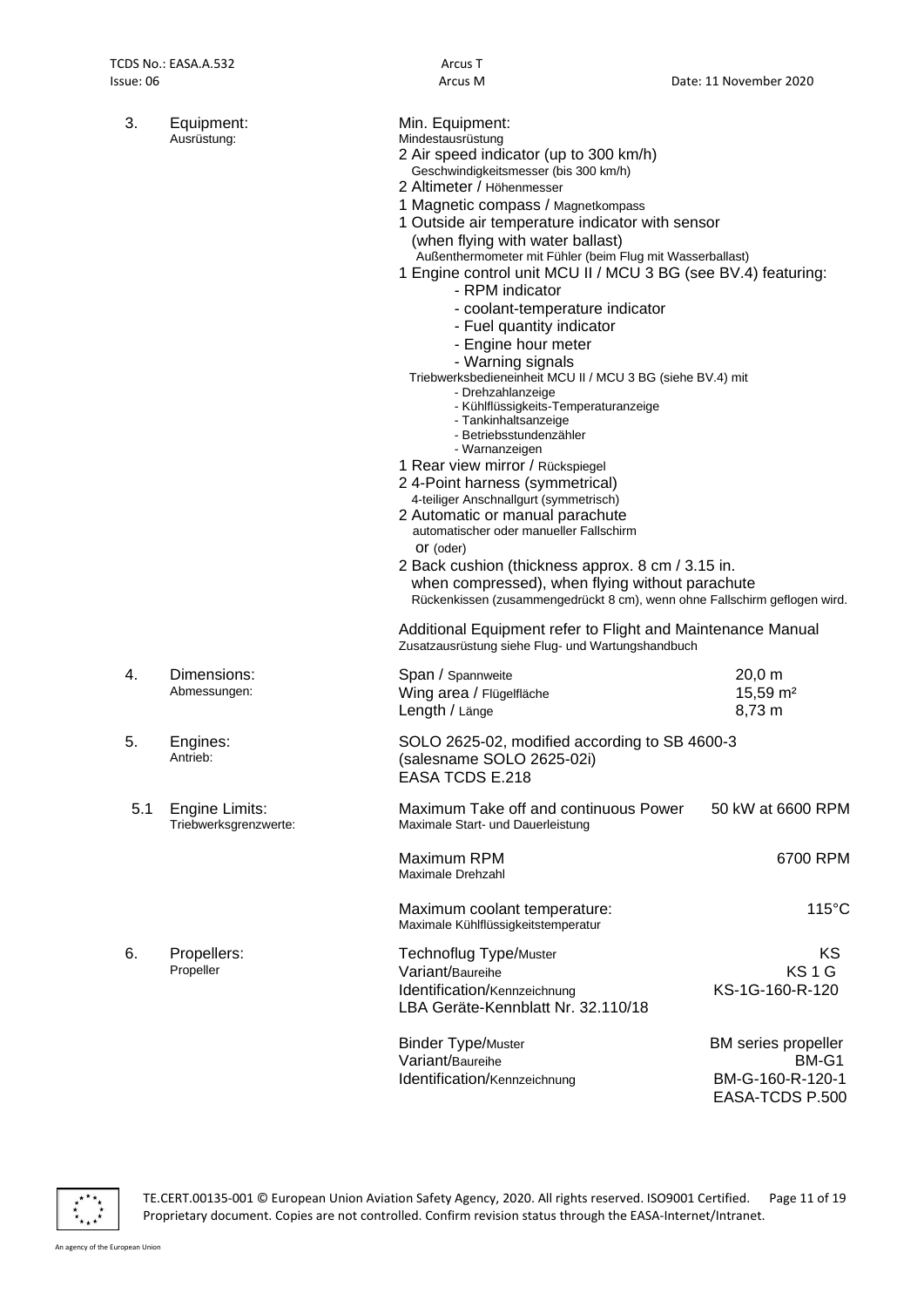|           | TCDS No.: EASA.A.532                              | Arcus T                                                                                                                                                                                                                                 |                       |                        |
|-----------|---------------------------------------------------|-----------------------------------------------------------------------------------------------------------------------------------------------------------------------------------------------------------------------------------------|-----------------------|------------------------|
| Issue: 06 |                                                   | Arcus M                                                                                                                                                                                                                                 |                       | Date: 11 November 2020 |
| 7.        | Fluids and Fluid capacities:<br>Kraftstoffmengen: | Fuselage tank / Rumpftank<br>Non-usable amount of fuel<br>nicht ausfliegbare Kraftstoffmenge<br>Tank in right wing (optional)                                                                                                           |                       | 15,91<br>0,21<br>13,01 |
|           |                                                   | Tank im rechten Flügel (optional)                                                                                                                                                                                                       |                       |                        |
|           |                                                   | Non-usable amount of fuel<br>nicht ausfliegbare Kraftstoffmenge                                                                                                                                                                         |                       | $0,5$                  |
|           |                                                   | Tank in left wing (optional)<br>Tank im linken Flügel (optional)                                                                                                                                                                        |                       | 13,01                  |
|           |                                                   | Non-usable amount of fuel<br>nicht ausfliegbare Kraftstoffmenge                                                                                                                                                                         |                       | 0,51                   |
| 8.        | Weak links:<br>Sollbruchstellen:                  | Ultimate Strength:<br><b>Bruchfestigkeit</b>                                                                                                                                                                                            |                       |                        |
|           |                                                   | - for winch and auto-tow launching<br>für Winden- und Kraftfahrzeugschlepp                                                                                                                                                              |                       | max. 1000 daN          |
|           |                                                   | - for aero-tow / für Flugzeugschlepp                                                                                                                                                                                                    |                       | max. 850 daN           |
| 9.        | Launching Hooks:<br>Schleppkupplungen:            | 1) Nose tow hook "E 85", LBA Datasheet No. 60.230/1<br>Bug-Kupplung "E 85", LBA-Kennblattnummer 60.230/1<br>2) Safety hook "Europa G 88", LBA Datasheet No. 60.230/2<br>Sicherheitskupplung "Europa G 88", LBA-Kennblattnummer 60.230/2 |                       |                        |
|           |                                                   | Remark: Tow hook 2 optional<br>Kupplung 2 optional                                                                                                                                                                                      |                       |                        |
| 10.       | Air Speeds:<br>Geschwindigkeiten:                 | <b>Manoeuvring Speed</b><br>Manövergeschwindigkeit                                                                                                                                                                                      | $V_A$                 | 180 km/h               |
|           |                                                   | Never Exceed Speed<br>Höchstzulässige Geschwindigkeit                                                                                                                                                                                   | <b>V<sub>NE</sub></b> | 280 km/h               |
|           |                                                   | Maximum permitted speeds<br>- with flaps at<br>bei Wölbklappenstellung<br>- with flaps at                                                                                                                                               | $0,-1,-2, S$          | 280 km/h               |
|           |                                                   | bei Wölbklappenstellung                                                                                                                                                                                                                 | $+1, +2, L$           | 180 km/h               |
|           |                                                   | - in Rough Air Speed<br>- bei starker Turbulenz                                                                                                                                                                                         | <b>V<sub>RA</sub></b> | 180 km/h               |
|           |                                                   | - in Aerotow Speed<br>- bei Flugzeugschlepp                                                                                                                                                                                             | Vт                    | 180 km/h               |
|           |                                                   | - in Winch-launch                                                                                                                                                                                                                       | V <sub>w</sub>        | 150 km/h               |
|           |                                                   | - bei Windenschlepp<br>- with extended Powerplant<br>- bei ausgefahrenem Triebwerk                                                                                                                                                      | V <sub>PE</sub>       | 180 km/h               |
|           |                                                   | Permitted speeds for powerplant extension/retraction:<br>- min. for extending/retracting powerplant VPOmin<br>min. für das Ein-/Ausfahren des Triebwerks                                                                                |                       | 90 km/h                |
|           |                                                   | - max. for extending/retracting powerplant VPOmax<br>max. für das Ein-/Ausfahren des Triebwerks                                                                                                                                         |                       | 120 km/h               |
|           |                                                   | Max. Gear Operating Speed<br>Höchstzulässige Geschwindigkeit für das Betätigen des Fahrwerks                                                                                                                                            | <b>V<sub>LO</sub></b> | 180 km/h               |
| 11.       | <b>Operational Capability:</b><br>Betriebsart:    | Approved for VFR-Day only.<br>Suitable for cloud flying in accordance with the directions given in<br>the Flight Manual.<br>Suitable for restricted aerobatic maneuvers in accordance with                                              |                       |                        |
|           |                                                   | the directions given in the Flight Manual                                                                                                                                                                                               |                       |                        |

the directions given in the Flight Manual.

Zugelassen für Flüge nach VFR bei Tag. Geeignet für Wolkenflug gemäß den Angaben im Flughandbuch.

Geeignet für einfachen Kunstflug gemäß den Angaben im Flughandbuch.

 $x^{***}_{*,\star}$ 

TE.CERT.00135-001 © European Union Aviation Safety Agency, 2020. All rights reserved. ISO9001 Certified. Page 12 of 19 Proprietary document. Copies are not controlled. Confirm revision status through the EASA-Internet/Intranet.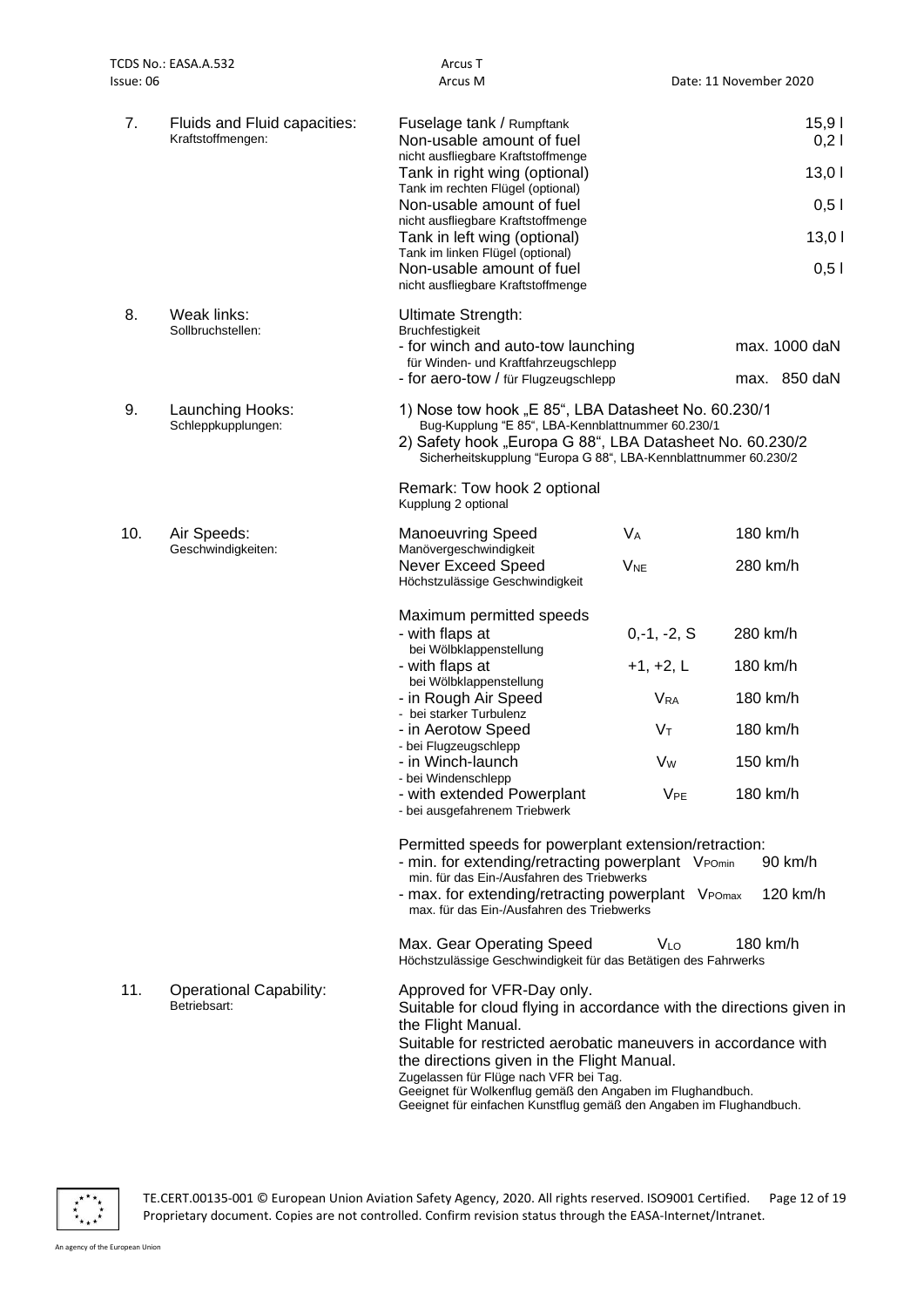| sue: 06 |                                                      | Arcus M                                                                                                                                                                                                                                              | Date: 11 November 2020                                                                                                                |
|---------|------------------------------------------------------|------------------------------------------------------------------------------------------------------------------------------------------------------------------------------------------------------------------------------------------------------|---------------------------------------------------------------------------------------------------------------------------------------|
| 12.     | Maximum Masses:<br>Höchstzulässige Massen:           | Max. Mass with Water Ballast<br>Höchstzulässige Masse mit Wasserballast                                                                                                                                                                              | 800 kg                                                                                                                                |
|         |                                                      | when increased according to BV.4:<br>wenn nach BV.4 erhöht:                                                                                                                                                                                          | 850 kg                                                                                                                                |
|         |                                                      | Max. Mass of Non-Lifting Parts<br>Höchstzulässige Masse der nichttragenden Teile                                                                                                                                                                     | 550 kg                                                                                                                                |
|         |                                                      | when increased according to BV.4:<br>wenn nach BV.4 erhöht:                                                                                                                                                                                          | 560 kg                                                                                                                                |
|         |                                                      | Max. Mass of Non-Lifting Parts, engine removed<br>Höchstzulässige Masse der nichttragenden Teile bei<br>ausgebautem Triebwerk                                                                                                                        | 530 kg                                                                                                                                |
| 13.     | Centre of Gravity Range:<br>Schwerpunktsbereich:     | Datum: Most inner wing leading edge<br>Leveling means: Wedge 100 : 4.5 on slope of rear top<br>fuselage to be horizontal<br>Bezugsebene (BE) : Flügelvorderkante bei Wurzelrippe<br>Flugzeuglage: Keil 100: 4,5 auf Rumpfoberkante hinten horizontal |                                                                                                                                       |
|         |                                                      | Powerplant installed / mit eingebautem Triebwerk:                                                                                                                                                                                                    |                                                                                                                                       |
|         |                                                      | Forward Limit:<br>Vordere Grenze:<br>According to BV.4:<br>nach BV.4:<br><b>Rearward Limit:</b><br>Hintere Grenze:                                                                                                                                   | 100 mm aft of datum point<br>100 mm hinter Bezugspunkt<br>95 mm aft of datum<br>95 mm hinter Bezugspunkt<br>290 mm aft of datum point |
|         |                                                      |                                                                                                                                                                                                                                                      | 290 mm hinter Bezugspunkt                                                                                                             |
|         |                                                      | Powerplant removed / mit ausgebautem Triebwerk:<br>Forward Limit:<br>Vordere Grenze:<br><b>Rearward Limit:</b><br>Hintere Grenze:                                                                                                                    | 75 mm aft of datum point<br>75 mm hinter Bezugspunkt<br>290 mm aft of datum point<br>290 mm hinter Bezugspunkt                        |
| 14.     | Seating Capacity:<br>Anzahl der Sitze:               | 2                                                                                                                                                                                                                                                    |                                                                                                                                       |
| 15.     | Lifetime limitations:<br>Lebensdauerbegrenzte Teile: | Refer to Maintenance Manual<br>Siehe Wartungshandbuch                                                                                                                                                                                                |                                                                                                                                       |
| 16.     | Deflection of control surfaces:                      | Refer to Maintenance Manual                                                                                                                                                                                                                          |                                                                                                                                       |

# **B.IV. Operating and Service Instructions**

Betriebs- und Instandhaltungsanweisungen

Ruderausschläge:

1. Flight Manual for the powered sailplane Arcus M, issued October 2012, EASA approved. Flughandbuch für den Motorsegler Arcus M, Ausgabe Oktober 2012, EASA anerkannt

Siehe Wartungshandbuch

- 2. Maintenance Manual for the powered sailplane Arcus M, issued October 2012 Wartungshandbuch für den Motorsegler Arcus M, Ausgabe Oktober 2012
- 3. Repair Manual for the CFRP/GFRP powered sailplane model Arcus M, latest applicable issue Reparaturanweisung für den CFK/GFK Motorsegler Arcus M, in der jeweils gültigen Ausgabe
- 4. Manual for engine model SOLO 2625-02i, latest applicable issue, issued by Solo Kleinmotoren GmbH Handbuch für den Motor SOLO Type 2625-02i der Firma Solo Kleinmotoren GmbH, in der jeweils gültigen Ausgabe
- 5. Operation and Maintenance Manual Nr. P3 for the 2 blade propeller type "KS" in the latest applicable issue, issued by Technoflug Leichtflugzeugbau GmbH Betriebs- und Wartungshandbuch Nr. P3 für starre Zweibaltt-Kunststofpropeller vom Typ "KS" in der jeweils gültigen Ausgabe, herausgegeben von Technoflug Leichtflugzeugbau GmbH
- 6. Operation and Maintenance Manual for BM series propellers in the latest applicable issue, issued by Binder Motorenbau GmbH GmbH Betriebs- und Wartungshandbuch für Propeller der Serie BM in der jeweils gültigen Ausgabe, herausgegeben von Binder Motorenbau GmbH



TE.CERT.00135-001 © European Union Aviation Safety Agency, 2020. All rights reserved. ISO9001 Certified. Page 13 of 19 Proprietary document. Copies are not controlled. Confirm revision status through the EASA-Internet/Intranet.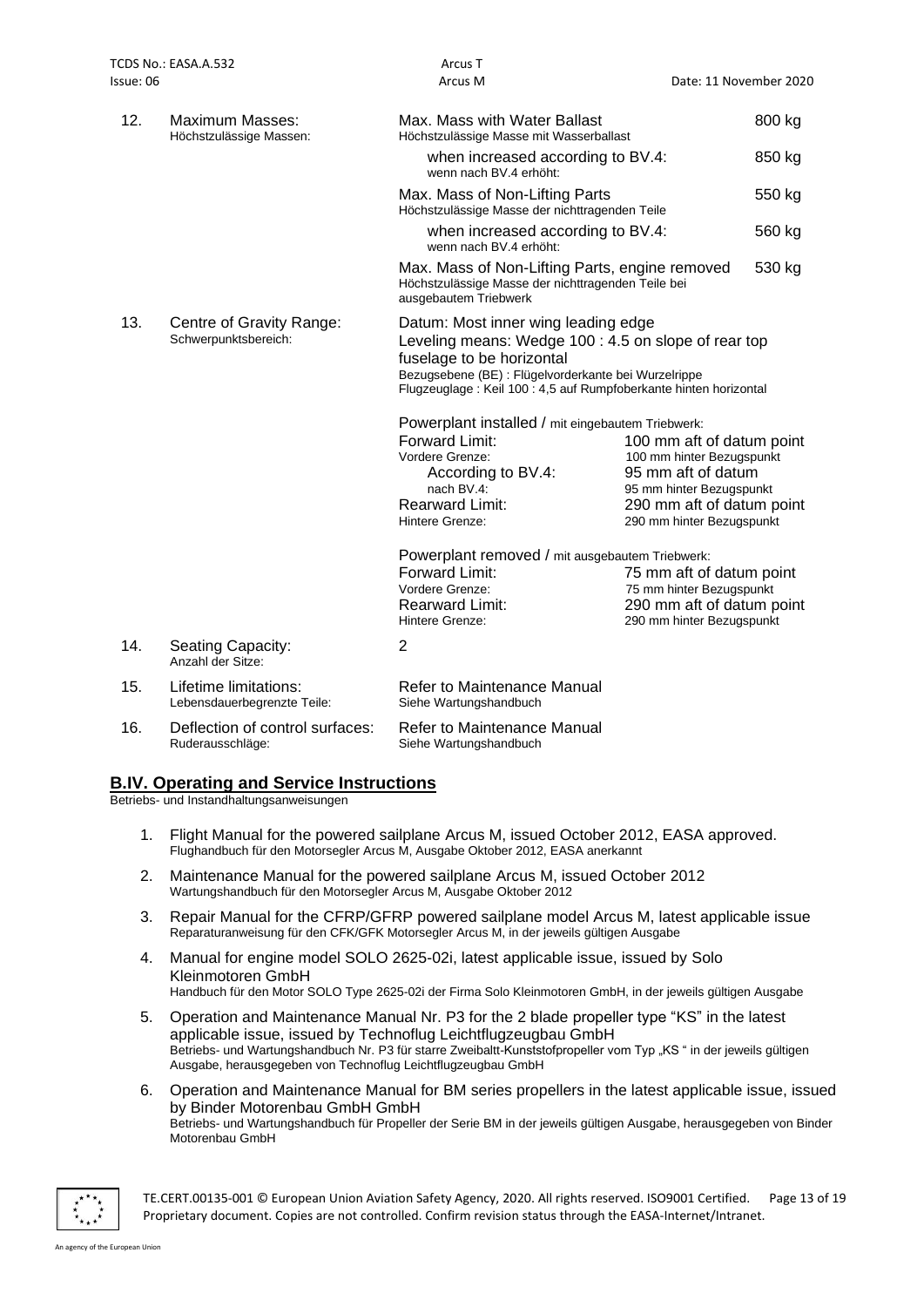- 7. Operating Instructions for the Tost release, latest approved version Betriebshandbuch für die TOST Schleppkupplung , in der jeweils gültigen Ausgabe
- 8. With changes according to / Mit Änderungen nach BV.4: Flight Manual for the powered sailplane Arcus M, issued May 2020, EASA approved. Flughandbuch für den Motorsegler Arcus M, Ausgabe Mai 2020, EASA anerkannt
- 9. With changes according to / Mit Änderungen nach BV.4: Maintenance Manual for the powered sailplane Arcus M, issued May 2020, EASA approved. Wartungshandbuch für den Motorsegler Arcus M, Ausgabe Mai 2020, EASA anerkannt

#### **B.V. Notes**

Bemerkungen

- 1. Manufacturing is confined to industrial production. Herstellung nur im Industriebau zulässig.
- 2. All parts exposed to sun radiation except the areas for markings and registration must have a white colour surface. Alle Bauteile, die der Sonneneinstrahlung ausgesetzt sind, müssen, mit Ausnahme des Bereichs für Kennzeichen und Farbwarnlackierung, eine weiße Oberfläche haben.
- 3. Operation of the powered sailplane with removed engine is allowed according to the Flight Manual, section 4.2.3.

Der Betrieb des Motorseglers mit ausgebautem Triebwerk ist zulässig gemäß Flughandbuch, Abschnitt 4.2.3.

4. The increase of maximum mass with water ballast and the maximum mass of non-lifting parts, the use of the new horizontal tailplane, of the electrical retractable main gear, of the new winglets, of the bug wiper housings, the new power plant system and the new cockpit design is permissible in compliance with the Schempp-Hirth Flugzeugbau Modification Bulletin No. A532-4. Die Erhöhung der maximalen Masse mit Wasserbalast und die maximale Masser der nichttragenden Teile, die Verwendung des neuen Höhenleitwerks, des elektrischen Einziehfahrwerks, der Winglets, der Mückenputzer-Garagen, des neuen Triebwerk-Systems und das neue Cockpit Design ist zulässig in Verbindung mit dem Schempp-Hirth Änderungsblatt A532-4.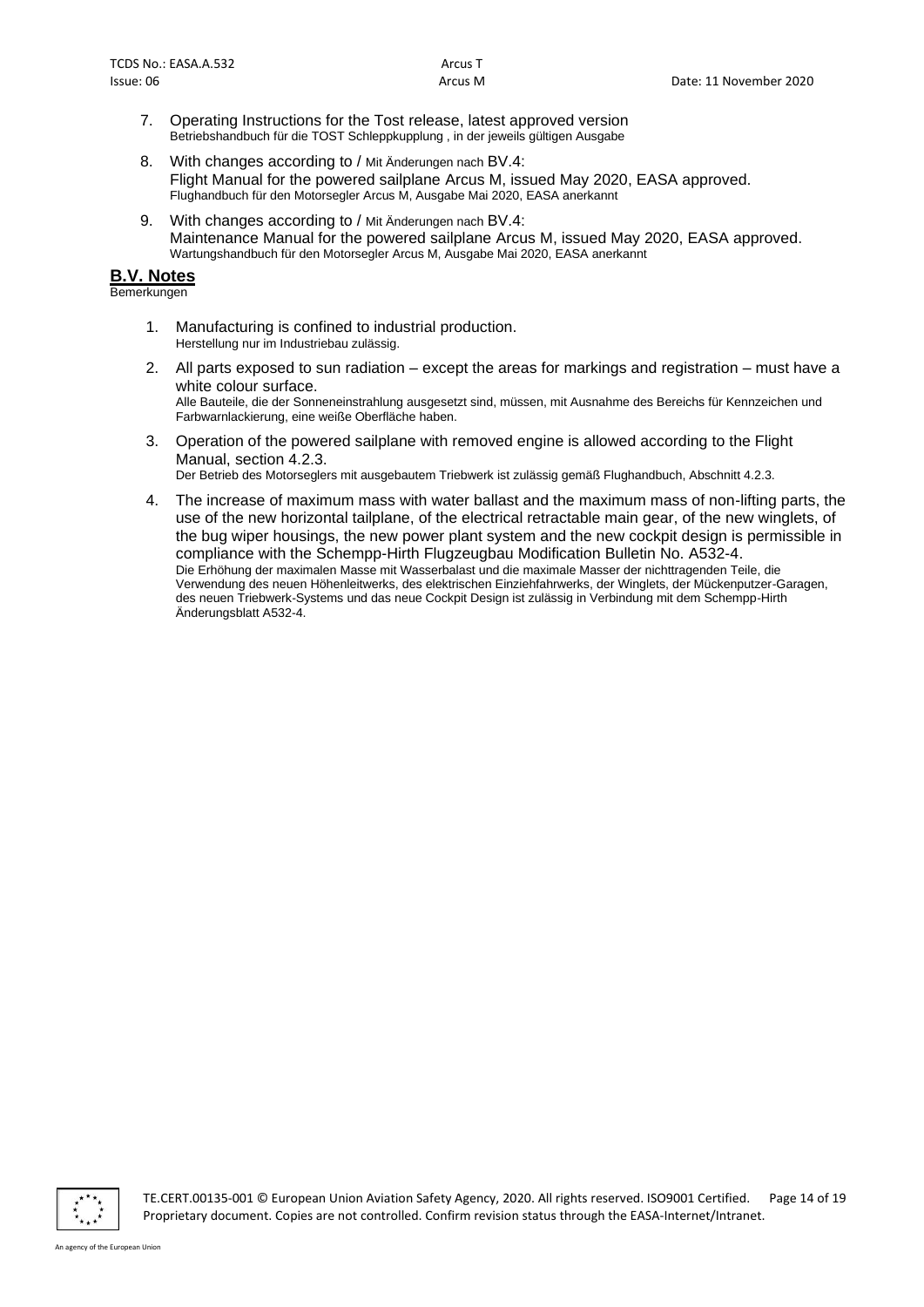# **Section C: Arcus**

#### **C.I. General**

**Allgemeines** 

- 1. Data Sheet No.: Kennblatt-Nr.:
- 2. Model: (Baureihe) **Arcus** Arcus
- 3. Airworthiness Category: Lufttüchtigkeitskategorie:
- 4. Manufacturer: Hersteller:
- 5. EASA Application Date EASA-Antragsdatum Date<br>EASA-Antragsdatum 1.Oktober 2009
- 6. EASA Type Certification Date EASA Type Centrication Date<br>Datum der EASA-Musterzulassung 23 July 2014

## **C.II. Certification Basis**

Zulassungsbasis

- 1. Certification Basis: Zulassungsbasis:
- 2. Airworthiness Requirements: Lufttüchtigkeitsforderungen:
- 3. Requirements elected to comply: Gewählte Forderungen:

EASA.A.532

Sailplane, CS 22 - Utility Segelflugzeug, CS 22 - Utility

Schempp-Hirth Flugzeugbau GmbH Krebenstraße 25 73230 Kirchheim/Teck Germany

Defined by CRI-A1, latest issue Festgelegt im CRI-A1, letzte Ausgabe

Certification Specifications for Sailplanes and Powered Sailplanes (CS 22), effective on November 14, 2003 Lufttüchtigkeitsforderungen für Segelflugzeuge und Motorsegler (CS-22) vom 14. November 2003

Standards for Structural Substantiation of Sailplane and Powered Sailplane Components consisting of Glass or Carbon Fibre Reinforced Plastics, issued July 1991 Richtlinien zur Führung des Festigkeitsnachweises für Bauteile aus glasfaser- und kohlenstofffaserverstärkten Kunststoffen von Segelflugzeugen und Motorseglern, Ausgabe Juli 1991.

Provisional guideline: Electrostatic requirements for Powered Sailplanes and Gliders, (T405, issue 24.11.2004) Vorläufige Richtlinie: Elektrostatische Anforderungen an Motorsegler und Segelflugzeuge (T405, vom 24.11.2004)

Guideline for the analysis of the electrical system for sailplanes, I421-SF Elektrik 94, issued 13. October 1994. Richtlinie für den Nachweis der elektrischen Anlage von Segelflugzeugen, I 421-SF-Elektrik 94 vom 13.10.1994

SC-A22.1-01, see / siehe CV.3

None

CS 22.207 c)

TE.CERT.00135-001 © European Union Aviation Safety Agency, 2020. All rights reserved. ISO9001 Certified. Page 15 of 19

Proprietary document. Copies are not controlled. Confirm revision status through the EASA-Internet/Intranet.

- 4. Special Conditions: Sonderforderungen:
- 5. Exemptions: Ausnahmen:
- 6. Equivalent Safety Findings: Nachweise gleichwertiger Sicherheit:

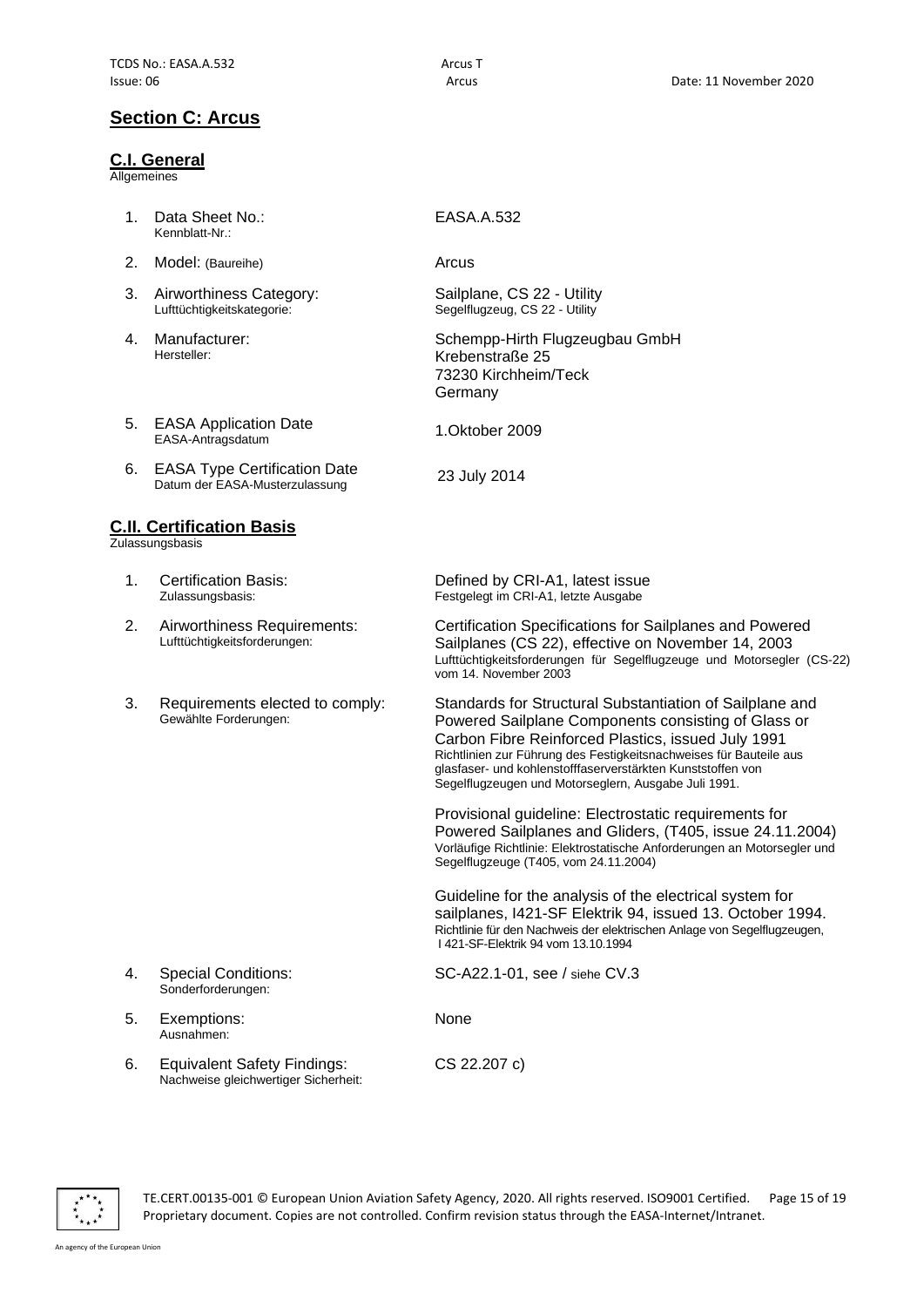#### **C.III. Technical Characteristics and Operational Limitations**

Technische Merkmale und Betriebsgrenzen

| 1. | <b>Type Design Definition:</b><br>Musterdefinition: | approved List of Drawings for Sailplane Model "Arcus"<br>anerkannte Aufstellung der Zeichnungen für das Segelflugzeug "Arcus"<br>- issue February 2013<br>- Stand Februar 2013<br>- issue May 2020, see CV.3<br>- Stand Mai 2020, siehe CV.3                                                                                                                                                                                                                                                                                                                                                                                                                                                                                                                                                                                                                                                                                                                                                                                                                      |                                          |
|----|-----------------------------------------------------|-------------------------------------------------------------------------------------------------------------------------------------------------------------------------------------------------------------------------------------------------------------------------------------------------------------------------------------------------------------------------------------------------------------------------------------------------------------------------------------------------------------------------------------------------------------------------------------------------------------------------------------------------------------------------------------------------------------------------------------------------------------------------------------------------------------------------------------------------------------------------------------------------------------------------------------------------------------------------------------------------------------------------------------------------------------------|------------------------------------------|
| 2. | Description:<br>Beschreibung:                       | Two-seat, mid-wing sailplane, CFRP/GFRP/AFRP - construction,<br>4-part wing with flaps, tip extensions and winglets, triple-panel<br>Schempp-Hirth type airbrakes on upper wing surface, water<br>ballast tanks in the wing and (optional) in the fin,<br>CFRP/GFRP/AFRP-fuselage, (electrical, see CV.3) retractable<br>main wheel with hydraulic disc brake, fixed nose wheel or nose<br>skid, tail skid, (optional) tail wheel, fixed or steerable.<br>T-tail (fixed horiz. stabilizer with elevator, fin and rudder)<br>Doppelsitziges, freitragendes Mitteldecker-Segelflugzeug in CFK/GFK/AFK<br>Bauweise, 4-teiliger Tragflügel mit Wölbklappen, angesteckten Flügelenden und<br>Winglets, dreistöckige Schempp-Hirth Bremsklappen auf der Flügeloberseite,<br>Wassertanks im Tragflügel und in der Seitenflosse (Option), CFK/GFK/AFK-<br>Rumpf, (elektrisch, siehe CV.3) einziehbares, bremsbares Zentralrad, festes<br>Bugrad oder Bugsporn, Gummisporn, festes Spornrad (Option) oder lenkbares<br>Spornrad (Option), T-Leitwerk mit Flosse und Ruder. |                                          |
| 3. | Equipment:<br>Ausrüstung:                           | Min. Equipment:<br>Mindestausrüstung<br>2 Air speed indicator (up to 300 km/h)<br>Geschwindigkeitsmesser (bis 300 km/h)<br>2 Altimeter / Höhenmesser<br>1 Outside air temperature indicator with sensor<br>(when flying with water ballast)<br>Außenthermometer mit Fühler (beim Flug mit Wasserballast)<br>2 4-Point harness (symmetrical)<br>4-teiliger Anschnallgurt (symmetrisch)<br>2 Automatic or manual parachute<br>automatischer oder manueller Fallschirm<br>Or (oder)<br>2 Back cushion (thickness approx. 8 cm / 3.15 in.<br>when compressed), when flying without parachute<br>Rückenkissen (zusammengedrückt 8 cm), wenn ohne Fallschirm geflogen wird.<br>Additional Equipment refer to Flight and Maintenance Manual<br>Zusatzausrüstung siehe Flug- und Wartungshandbuch                                                                                                                                                                                                                                                                         |                                          |
| 4. | Dimensions:<br>Abmessungen:                         | Span / Spannweite<br>Wing area / Flügelfläche<br>Length / Länge                                                                                                                                                                                                                                                                                                                                                                                                                                                                                                                                                                                                                                                                                                                                                                                                                                                                                                                                                                                                   | 20,0 m<br>15,59 m <sup>2</sup><br>8,73 m |
| 5. | Weak links:<br>Sollbruchstellen:                    | Ultimate Strength:<br>Bruchfestigkeit<br>- for winch and auto-tow launching<br>für Winden- und Kraftfahrzeugschlepp<br>- for aero-tow / für Flugzeugschlepp                                                                                                                                                                                                                                                                                                                                                                                                                                                                                                                                                                                                                                                                                                                                                                                                                                                                                                       | max. 1000 daN<br>max. 850 daN            |
| 6. | Launching Hooks:<br>Schleppkupplungen:              | 1) Nose tow hook "E 85", LBA Datasheet No. 60.230/1<br>Bug-Kupplung "E 85", LBA-Kennblattnummer 60.230/1<br>2) Safety hook "Europa G 88", LBA Datasheet No. 60.230/2<br>Sicherheitskupplung "Europa G 88", LBA-Kennblattnummer 60.230/2                                                                                                                                                                                                                                                                                                                                                                                                                                                                                                                                                                                                                                                                                                                                                                                                                           |                                          |

Remark: Tow hook 2 optional Kupplung 2 optional



TE.CERT.00135-001 © European Union Aviation Safety Agency, 2020. All rights reserved. ISO9001 Certified. Page 16 of 19 Proprietary document. Copies are not controlled. Confirm revision status through the EASA-Internet/Intranet.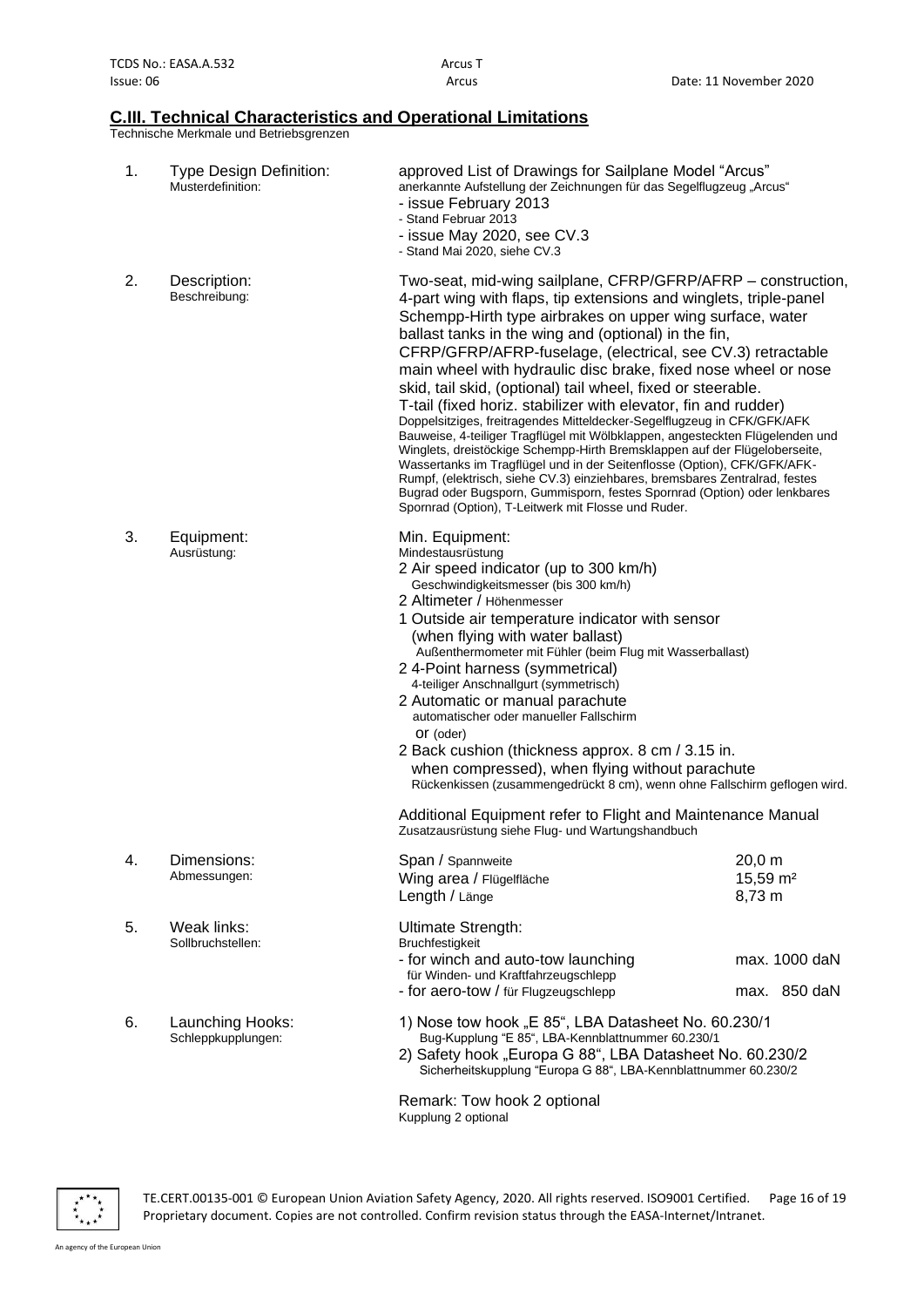| lssue: 06                                            |                                                      | Arcus                                                                                                                                                                                                                                                                                       |                                                                                                                                     | Date: 11 November 2020    |
|------------------------------------------------------|------------------------------------------------------|---------------------------------------------------------------------------------------------------------------------------------------------------------------------------------------------------------------------------------------------------------------------------------------------|-------------------------------------------------------------------------------------------------------------------------------------|---------------------------|
| 7.                                                   | Air Speeds:<br>Geschwindigkeiten:                    | <b>Manoeuvring Speed</b><br>Manövergeschwindigkeit                                                                                                                                                                                                                                          | $V_A$                                                                                                                               | 180 km/h                  |
|                                                      |                                                      | Never Exceed Speed<br>Höchstzulässige Geschwindigkeit                                                                                                                                                                                                                                       | <b>V<sub>NE</sub></b>                                                                                                               | 280 km/h                  |
|                                                      |                                                      | Maximum permitted speeds<br>- with flaps at                                                                                                                                                                                                                                                 | $0,-1,-2, S$                                                                                                                        | 280 km/h                  |
|                                                      |                                                      | bei Wölbklappenstellung<br>- with flaps at                                                                                                                                                                                                                                                  | $+1, +2, L$                                                                                                                         | 180 km/h                  |
|                                                      |                                                      | bei Wölbklappenstellung<br>- in Rough Air Speed                                                                                                                                                                                                                                             | <b>V<sub>RA</sub></b>                                                                                                               | 180 km/h                  |
|                                                      |                                                      | - bei starker Turbulenz<br>- in Aerotow Speed<br>- bei Flugzeugschlepp                                                                                                                                                                                                                      | $V_T$                                                                                                                               | 180 km/h                  |
|                                                      |                                                      | - in Winch-launch<br>- bei Windenschlepp                                                                                                                                                                                                                                                    | <b>Vw</b>                                                                                                                           | 150 km/h                  |
|                                                      |                                                      | Max. Gear Operating Speed<br>Höchstzulässige Geschwindigkeit für das Betätigen des Fahrwerks                                                                                                                                                                                                | <b>VLO</b>                                                                                                                          | 180 km/h                  |
| 8.<br><b>Operational Capability:</b><br>Betriebsart: |                                                      | Approved for VFR-Day only.<br>Suitable for cloud flying in accordance with the directions given in<br>the Flight Manual.                                                                                                                                                                    |                                                                                                                                     |                           |
|                                                      |                                                      | Suitable for restricted aerobatic maneuvers in accordance with<br>the directions given in the Flight Manual.<br>Zugelassen für Flüge nach VFR bei Tag.<br>Geeignet für Wolkenflug gemäß den Angaben im Flughandbuch.<br>Geeignet für einfachen Kunstflug gemäß den Angaben im Flughandbuch. |                                                                                                                                     |                           |
| 9.                                                   | Maximum Masses:<br>Höchstzulässige Massen:           | Max. Mass with Water Ballast<br>Höchstzulässige Masse mit Wasserballast                                                                                                                                                                                                                     |                                                                                                                                     | 750 kg                    |
|                                                      |                                                      | when increased according to CV.3:<br>wenn nach CV.3 erhöht:                                                                                                                                                                                                                                 |                                                                                                                                     | 850 kg                    |
|                                                      |                                                      | Max. Mass of Non-Lifting Parts<br>Höchstzulässige Masse der nichttragenden Teile                                                                                                                                                                                                            |                                                                                                                                     | 460 kg                    |
|                                                      |                                                      | when increased according to CV.3:<br>wenn nach CV.3 erhöht:                                                                                                                                                                                                                                 |                                                                                                                                     | 480 kg                    |
| 10.                                                  | Centre of Gravity Range:<br>Schwerpunktsbereich:     | Datum: Most inner wing leading edge<br>Leveling means: Wedge 100 : 4.5 on slope of rear top<br>fuselage to be horizontal<br>Bezugsebene (BE) : Flügelvorderkante bei Wurzelrippe<br>Flugzeuglage: Keil 100: 4,5 auf Rumpfoberkante hinten horizontal                                        |                                                                                                                                     |                           |
|                                                      |                                                      | Forward Limit:<br>Vordere Grenze:<br>According to CV.3:<br>nach CV.3:<br><b>Rearward Limit:</b><br>Hintere Grenze:                                                                                                                                                                          | 50 mm aft of datum point<br>50 mm hinter Bezugspunkt<br>55 mm aft of datum<br>55 mm hinter Bezugspunkt<br>290 mm hinter Bezugspunkt | 290 mm aft of datum point |
| 11.                                                  | Seating Capacity:<br>Anzahl der Sitze:               | 2                                                                                                                                                                                                                                                                                           |                                                                                                                                     |                           |
| 12.                                                  | Lifetime limitations:<br>Lebensdauerbegrenzte Teile: | Refer to Maintenance Manual<br>Siehe Wartungshandbuch                                                                                                                                                                                                                                       |                                                                                                                                     |                           |
| 13.                                                  | Deflection of control surfaces:<br>Ruderausschläge:  | Refer to Maintenance Manual<br>Siehe Wartungshandbuch                                                                                                                                                                                                                                       |                                                                                                                                     |                           |



TE.CERT.00135-001 © European Union Aviation Safety Agency, 2020. All rights reserved. ISO9001 Certified. Page 17 of 19 Proprietary document. Copies are not controlled. Confirm revision status through the EASA-Internet/Intranet.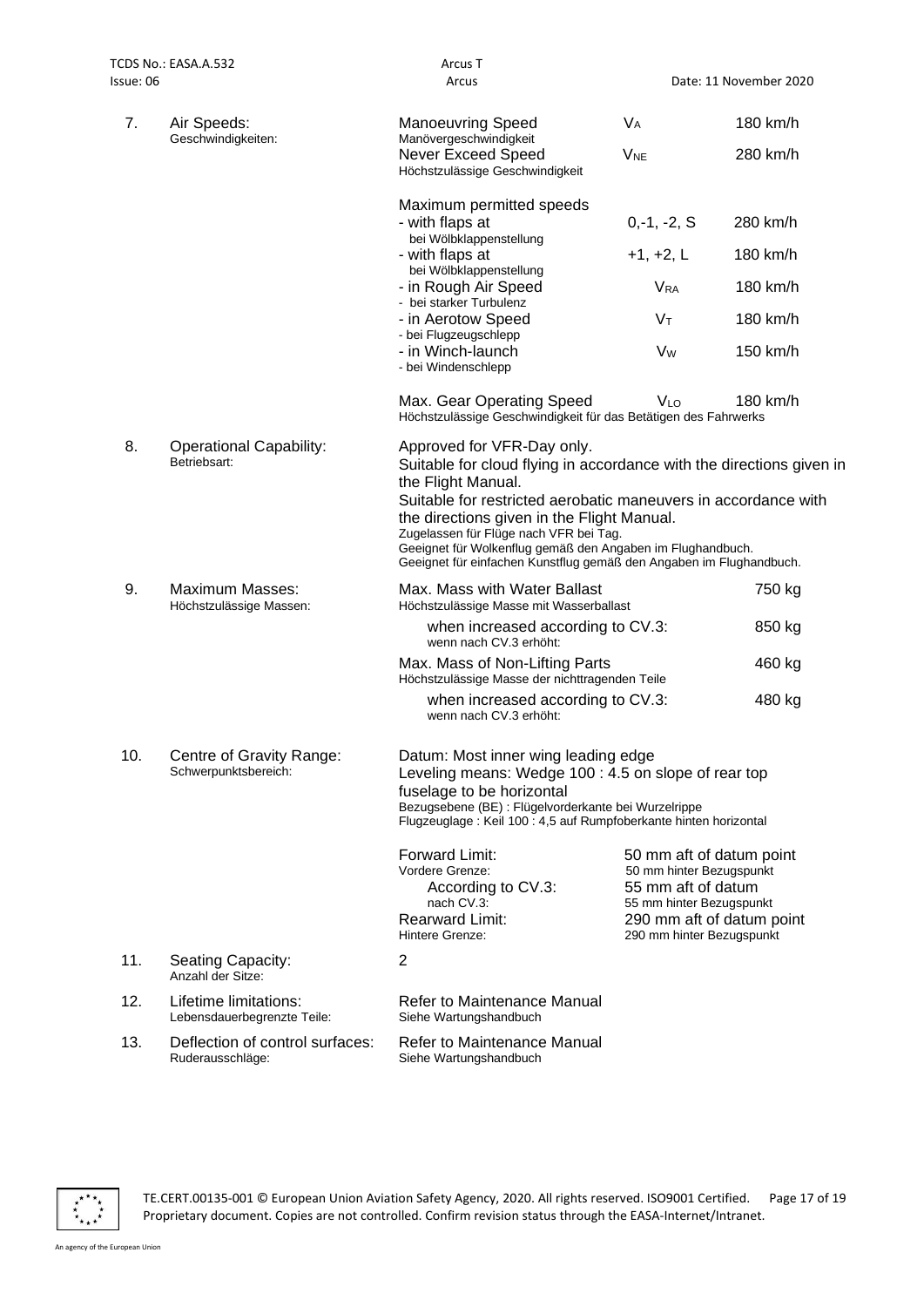#### **C.IV. Operating and Service Instructions**

Betriebs- und Instandhaltungsanweisungen

- 1. Flight Manual for the sailplane Arcus, issued September 2013, EASA approved. Flughandbuch für das Segelflugzeug Arcus, Ausgabe September 2013, EASA anerkannt
- 2. Maintenance Manual for the sailplane Arcus, issued September 2013 Wartungshandbuch für das Segelflugzeug Arcus, Ausgabe September 2013
- 3. Repair Manual for the CFRP/GFRP sailplane model Arcus, latest applicable issue Reparaturanweisung für das CFK/GFK Segelflugzeug Arcus, in der jeweils gültigen Ausgabe
- 7. Operating Instructions for the Tost release, latest approved version Betriebshandbuch für die TOST Schleppkupplung , in der jeweils gültigen Ausgabe
- 8. With changes according to / Mit Änderungen nach CV.3: Flight Manual for the sailplane Arcus, issued May 2020, EASA approved. Flughandbuch für das Segelflugzeug Arcus, Ausgabe Mai 2020, EASA anerkannt
- 9. With changes according to / Mit Änderungen nach CV.3: Maintenance Manual for the sailplane Arcus, issued May 2020, EASA approved. Wartungshandbuch für das Segelflugzeug Arcus, Ausgabe Mai 2020, EASA anerkannt

#### **C.V. Notes**

Bemerkungen

- 1. Manufacturing is confined to industrial production. Herstellung nur im Industriebau zulässig.
- 2. All parts exposed to sun radiation except the areas for markings and registration must have a white colour surface. Alle Bauteile, die der Sonneneinstrahlung ausgesetzt sind, müssen, mit Ausnahme des Bereichs für Kennzeichen und Farbwarnlackierung, eine weiße Oberfläche haben.
- 3. The increase of maximum mass with water ballast and the maximum mass of non-lifting parts, the use of the new horizontal tailplane, of the electrical retractable main gear, of the new winglets, of the bug wiper housings and the new cockpit design is permissible in compliance with the Schempp-Hirth Flugzeugbau Modification Bulletin No. A532-4. Die Erhöhung der maximalen Masse mit Wasserbalast und die maximale Masser der nichttragenden Teile, die Verwendung des neuen Höhenleitwerks, des elektrischen Einziehfahrwerks, der Winglets, der Mückenputzer-Garagen und das neue Cockpit Design ist zulässig in Verbindung mit dem Schempp-Hirth Änderungsblatt A532-4.



TE.CERT.00135-001 © European Union Aviation Safety Agency, 2020. All rights reserved. ISO9001 Certified. Page 18 of 19 Proprietary document. Copies are not controlled. Confirm revision status through the EASA-Internet/Intranet.